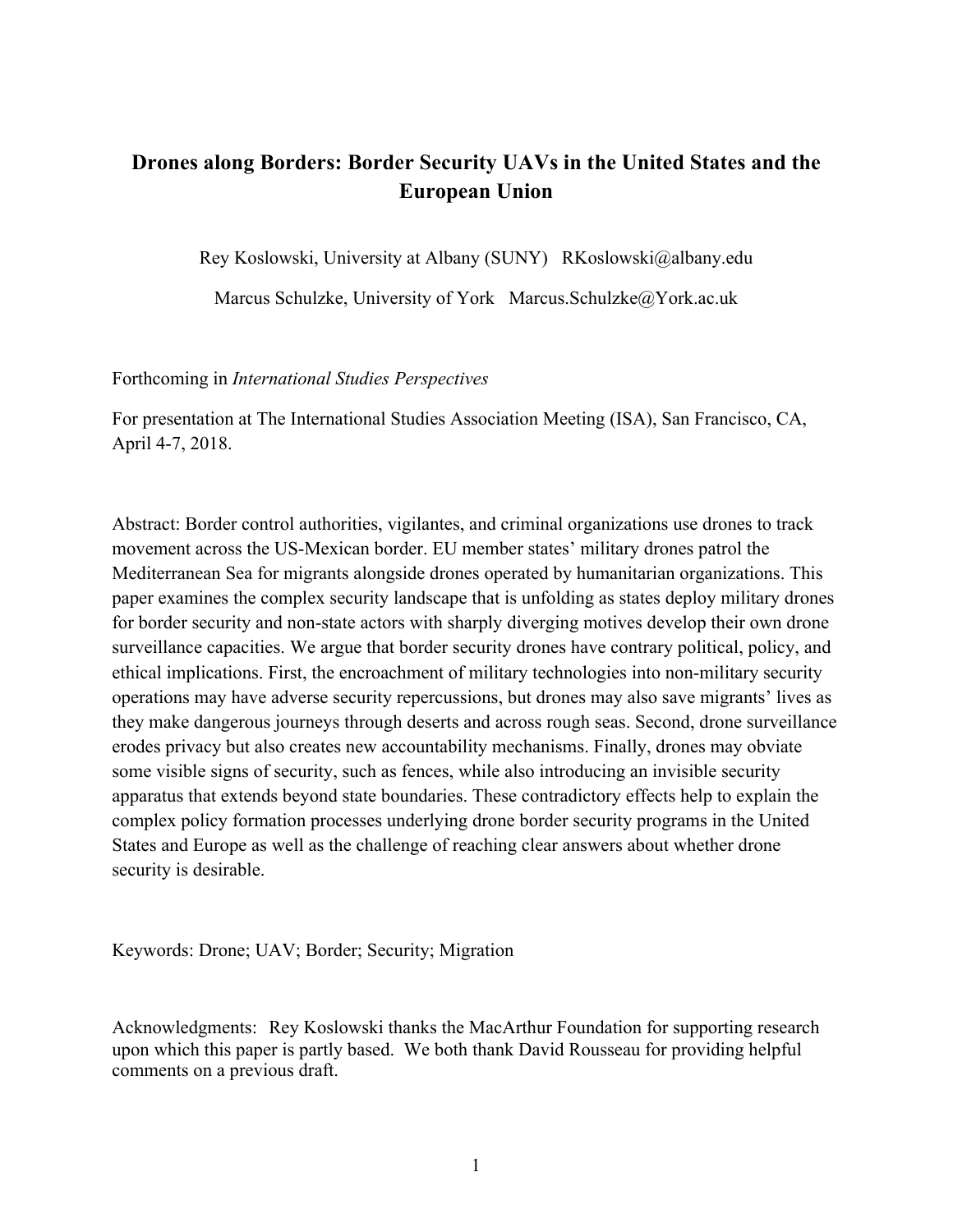# **Introduction**

Unmanned Aerial Vehicles (UAVs) are increasingly being used for border security as well as search and rescue of migrants and refugees. Drones initially developed for the US military patrol the US borders with Mexico and Canada, watching for drug smugglers and unauthorized border crossers in much the same way that they patrol the skies above Pakistan, Yemen, and Somalia. European military drones have searched for migrants in the Mediterranean and Frontex, <sup>1</sup> the European Border and Coast Guard agency, plans to use drones in the future. US and EU member states' increasing reliance on drones in non-military roles has established a continuum between international conflict and domestic settings, which raises questions about the political and ethical significance of border security drones. Moreover, various nongovernmental organizations (NGOs) have launched their own drones for conflicting reasons, adding further complexity to drone operations and border security that has been overlooked in recent research on these subjects.

This complexity can be illuminated through reflection upon the following hypothetical example: A surveillance drone flies along a country's boundary. The meaning of this flight and the political implications it may have depend on who is flying the drone and what is done with the information collected. If that drone is being flown by that country's border control authorities and the imagery collected is used to direct officers to intercept illegal border crossers, it means one thing; if the drone is being flown by an NGO to find people in distress and rescue

<sup>&</sup>lt;sup>1</sup> Frontex is the acronym for the European Agency for the Management of Operational Cooperation at the External Borders of the Member States of the European Union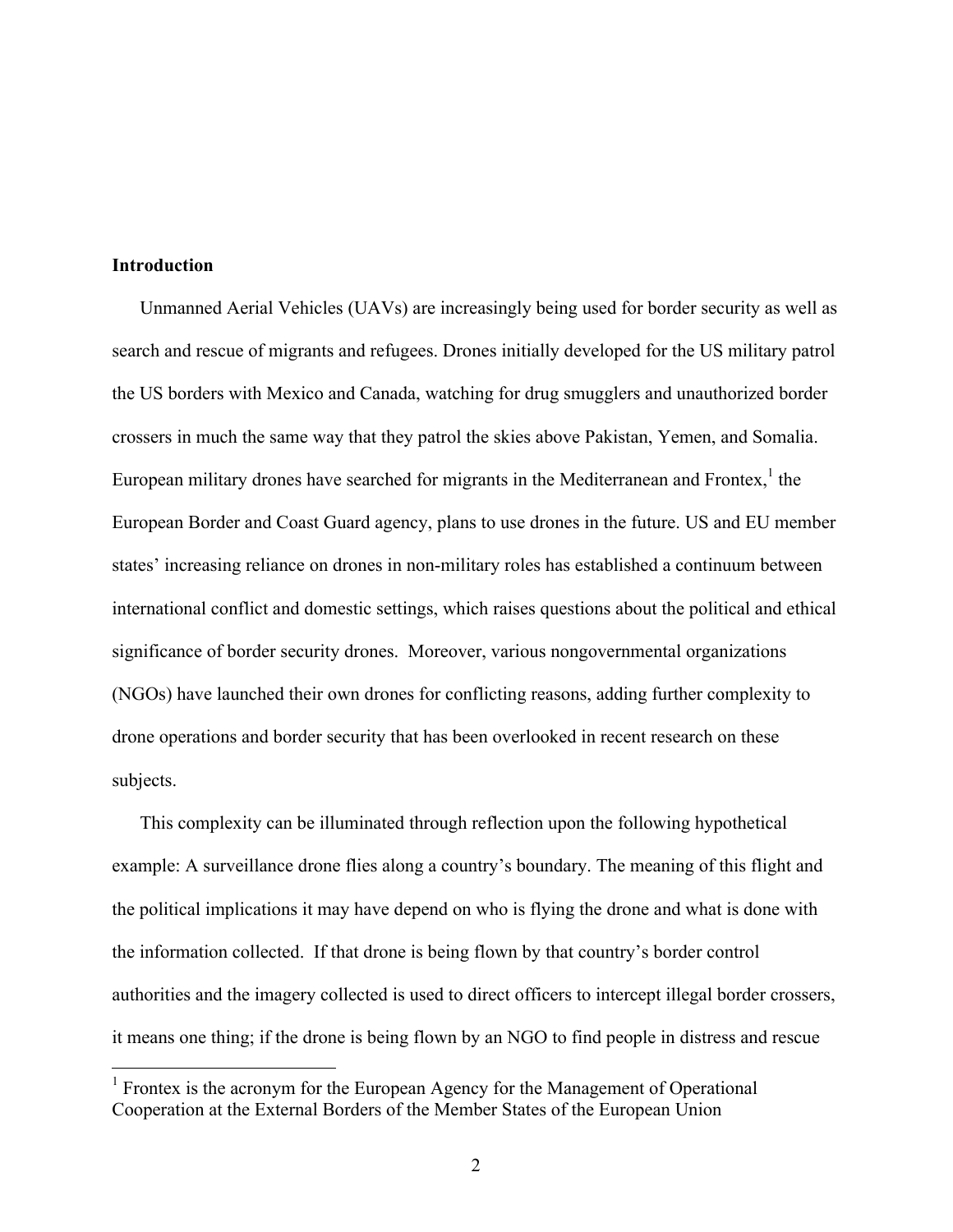them, it means something quite different. But not all NGOs have the same agenda. An NGO with an anti-immigration agenda may use a drone to capture images of people crossing borders and post them on the internet to demonstrate that borders are "out of control" and pressure policymakers to implement more restrictive immigration policies. If the border surveillance drone is being flown by a different kind of NGO, i.e., a transnational criminal organization, the camera may be aimed not at illegal border crossers but at the border guards. While a drone flying along a border can have a variety of political implications, most analysis of border security drones has focused on those operated by state border control authorities (see, e.g., Milivojevic 2015; Marin 2016; Jumbert 2016).

We argue that drones raise contrary political, policy and ethical issues when deployed along borders. We agree with critics in thinking that government deployment of border security drones marks a significant change that comes with serious risks (Milivojevic 2015; Marin 2016; Jumbert 2016). However, we aim to show that drones produce an assortment of inextricable costs and benefits that should lead to a more mixed assessment of this policy shift. If drones transform border security, they will not do so in a uniform way, as they raise profound normative contradictions that may be impossible to disaggregate or avoid. This is especially true considering the broad range of motives that inform the NGOs operating drones. Government and civil society actors in the migration and border security domain seem to support or oppose drones by privileging certain potential advantages or disadvantages of drone use over others and adopting differing ethical stances depending on their policy goals. The best way forward is to map out these effects of employing drones in this new role with the goal of generating a serious discussion about whether they are justified and how the adverse consequences may be managed.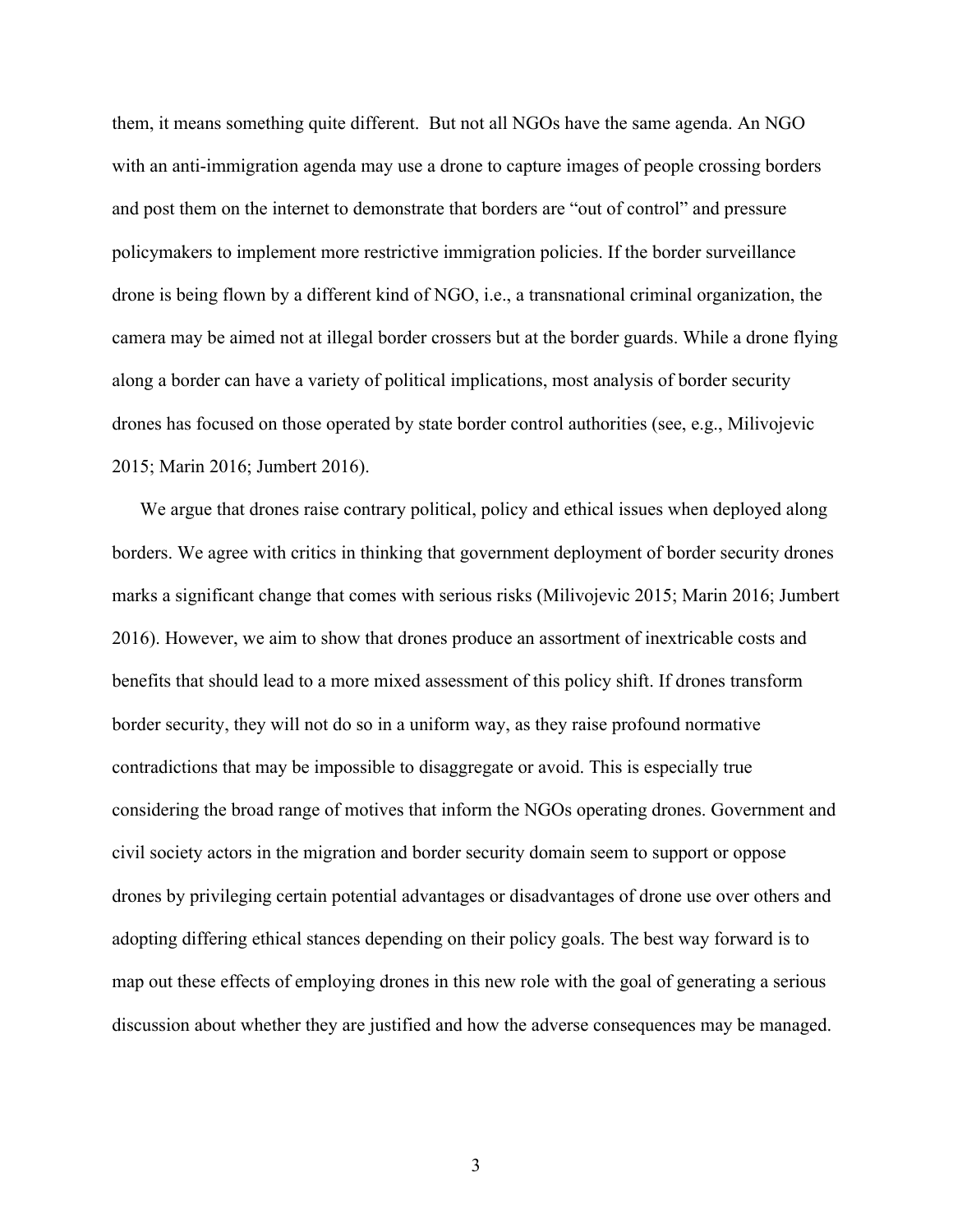We make these arguments by reviewing various perspectives on border security drones generated by differing theoretical approaches, describing the proliferation of an increasing variety of drones and their use, exploring NGO use of drones and related NGO policy positions and then analyzing three problems that highlight the costs and benefits of drones along borders. First, the encroachment of military technologies, like drones, into non-military security operations can raise the risks of violence to border crossers and the escalation of violence between border guards and criminal organizations. Nevertheless, drones may also improve security by reducing the risks associated with border crossing through search and rescue operations that save migrants' lives as they make dangerous journeys through deserts and across rough seas. Second, drone surveillance renders the world more visible, eroding privacy and raising concerns over increases in government power. Yet surveillance also introduces new accountability mechanisms for law enforcement officers, administrators, and contractors. It is even possible to imagine NGOs providing third-party monitoring capacities. Finally, drones upend the symbolic politics of border control. While many politicians promote highly visible border security actions, such as building fences, because such symbolic political actions yield voters' support, drones can reduce the visible signs of security, while also introducing an invisible security apparatus. In our conclusion, we consider some ways in which the adverse consequences of drone use, which cannot be completely overcome, might at least be mitigated by new regulations.

## **Perspectives on drones and border security**

The international relations scholarship on drones has primarily focused on the use of armed drones in wars and counterterrorism operations (Singer 2009; Kaag and Kreps 2014), rather than on the use of unarmed drones in other areas of concern to foreign policy makers and international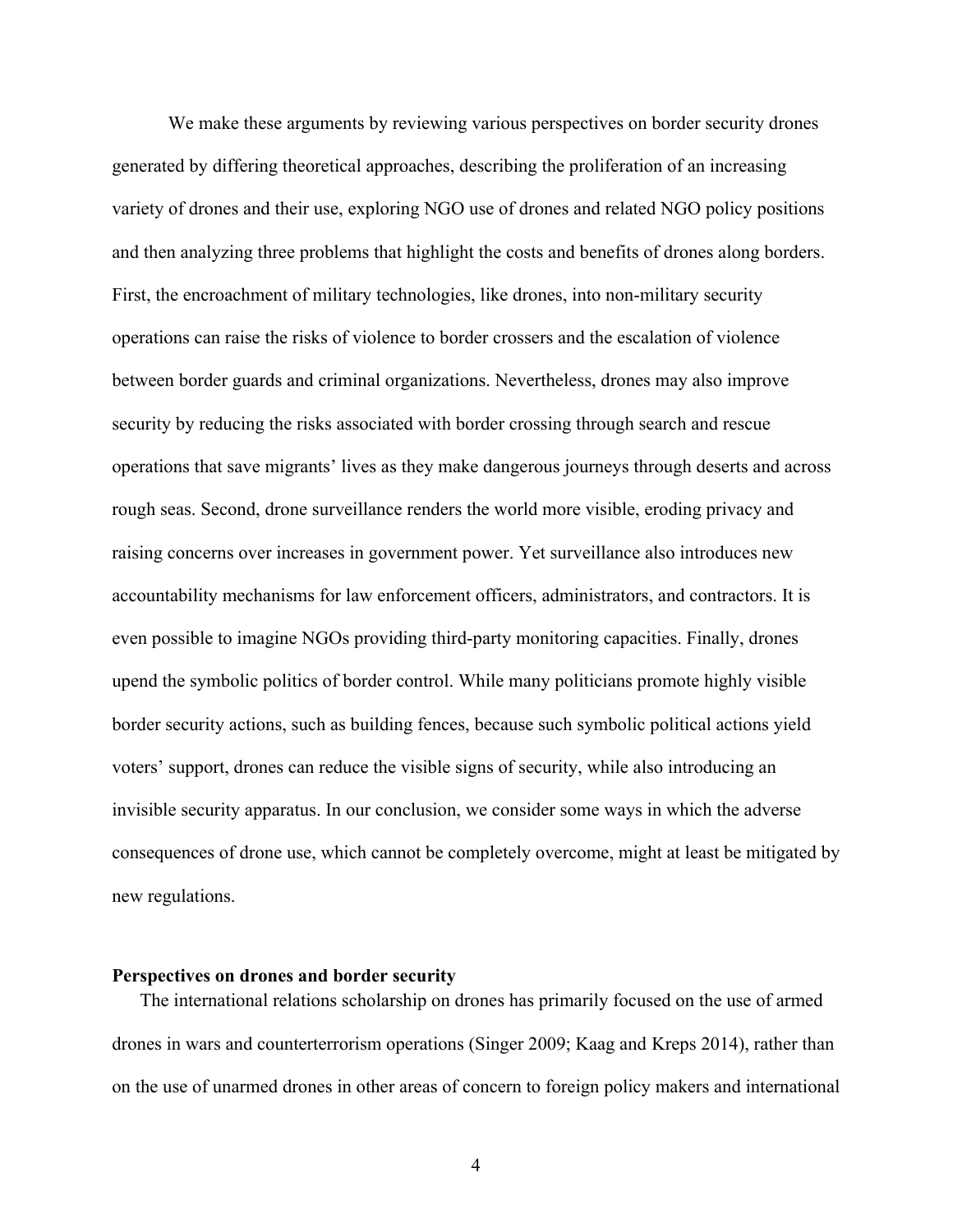relations scholars, such as disaster and humanitarian response, peacekeeping and nuclear safety. Inasmuch as the issues of international migration, asylum and refugees are increasingly appearing in scholarly works of international relations, the use of drones along international borders is also salient, but has received little scholarly attention. Most academic works addressing non-military drones do so within larger arguments about the securitization of migration, border militarization and humanitarian drones (Sandvik and Lohne 2014; Emery 2016; Custers 2016; Sandvik and Jumbert 2016), and surveillance and privacy (Završnik, 2015), with only a few chapters in some of these volumes that specifically deal with the use of drones for border security (Milivojevic 2015; Marin 2016; Jumbert 2016).

Migration is central to the concept of "societal security" that Barry Buzan, Ole Waever and other members of what became known as the Copenhagen School developed as they broadened the range of legitimate security analysis beyond such traditional topics as military capabilities, diplomacy and political events, to topics such as ethnicity, national identity and migration (Waever et. al. 1993). As Buzan put it, "The threat of migration is fundamentally a question of how relative numbers interact with the absorptive and adaptive capacities of society…The fear of being swamped by foreigners…is easy to mobilize on the political agenda as a security issue" (Buzan 1983, 88). Heisler and Layton-Henry's contribution to *Identity, Migration and the New Security Agenda in Europe* elaborated on Buzan's point, "Immigration can present threats to security in the receiving countries, albeit generally not directly of a military kind. The capacity of social, economic, political and administrative institutions to integrate large numbers of immigrants, and the resistance of some immigrant communities to assimilation, affects the stability of society and therefore the ability of receiving states' governments to govern" (Heisler and Layton-Henry 1993, 161). Buzan and his colleagues highlighted the political usage of the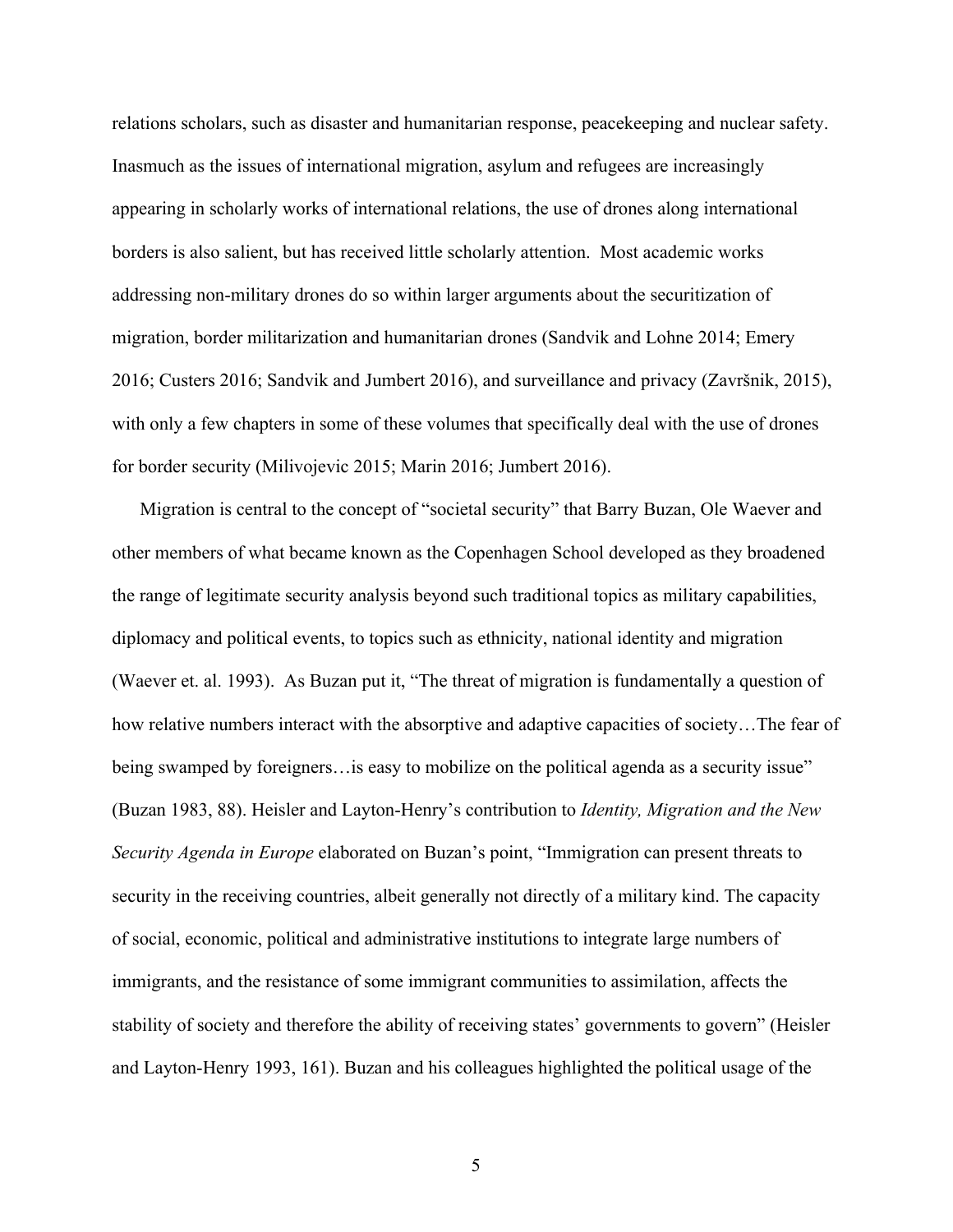linkage between international migration and security in the discourse of policymakers, who increasingly depicted migration as a security issue. The expanding academic literature on this "securitization of migration" is implicitly, if not explicitly, critical of those policymakers who made migration a security issue (Doty 1999, Huysmans 2000, Ceyhan and Tsoukala 2002, d'Appollonia 2012). Leonard (2010, 244) and Marin (2016) argue that the increasing use of drones by border authorities provides another example of how migration is being securitized, namely through unprecedented applications of military technologies.

Similarly, governments' use of drones along borders has been depicted as a manifestation of border militarization, which involves the transference of military values and hardware into domestic life, particularly law enforcement (Wilson 2015; Milivojevic 2015; Jumbert 2016). The US Department of Homeland Security's Bureau of Customs and Border Protection (CBP) and its Border Patrol subunit, are heavily influenced by the military. Roughly a third of CBP staff previously served in the military, the CBP has long used equipment originally designed for the military and the National Guard has on occasion been called up to support Border Patrol operations. Dunn (2013, 1236) argues that border security is closely modeled on low-intensity conflict doctrines and that many of the weapons and tactics developed for those operations are imported into the CBP. European border protection has arguably also become more militarized in response to the proliferation of threats from non-state actors and increasing numbers of immigrants (Anderson 2014). This is evidenced by cooperation between border guards and state military forces, even to the extent that armed forces have become directly involved in policing (Bertin and Fontanari 2011).

Milivojevic goes even further by noting that drones could potentially be more threatening in border security contexts than in military conflicts due to the differing degrees of scrutiny. "The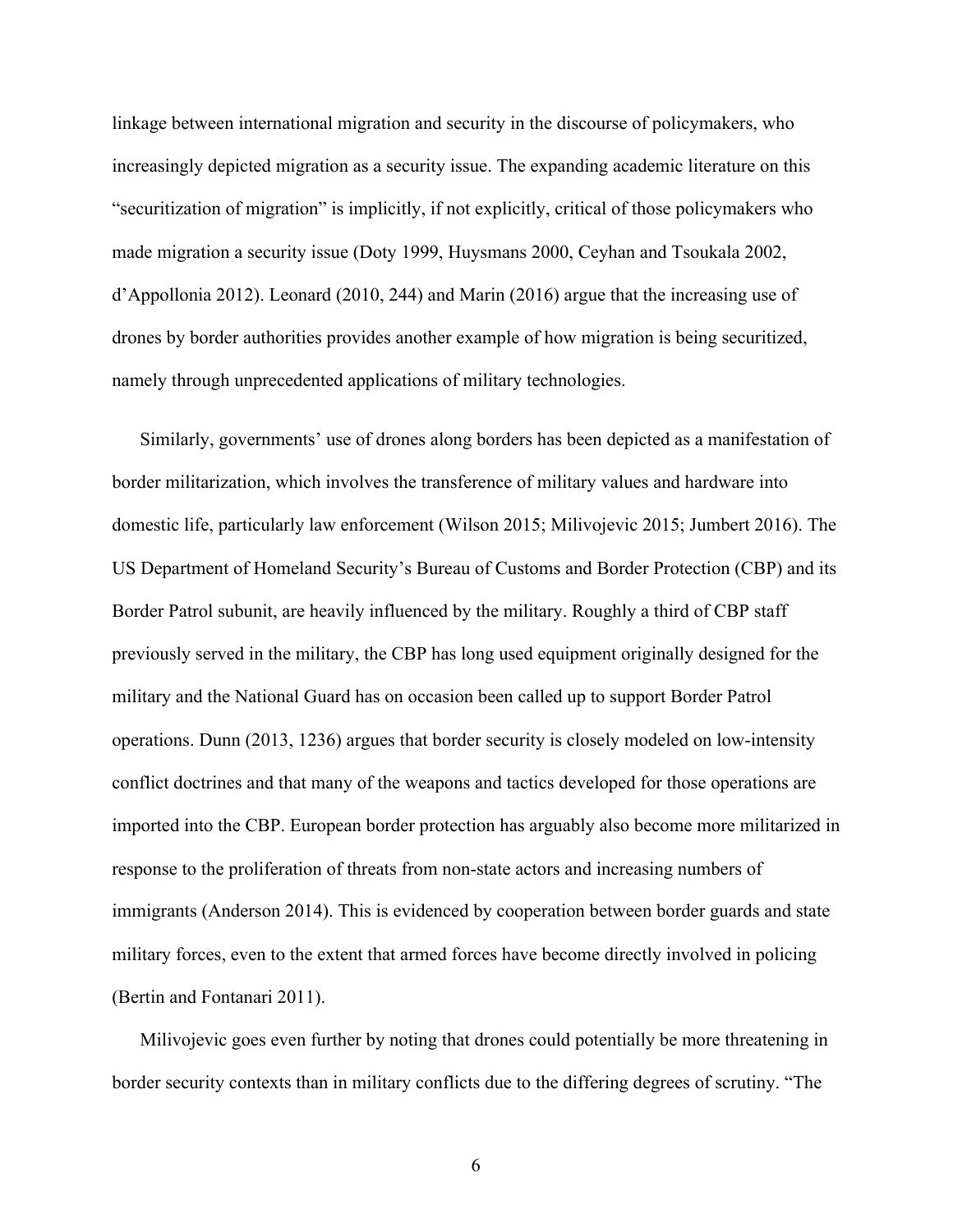human cost, clearly visible in the drone strikes debate is carefully hidden in border policing narratives or replaced with the notion of combating transnational crime and/or 'rescuing' migrants in distress" (Milivojevic 2015, 94). Milivojevic's assessment coincides with Marin's argument that humanitarian drone missions legitimize the expansion of EU and EU member state surveillance capabilities (Marin 2016) as well as Sandvik and Lohne's contention that drones not only show a process of technological borrowing but also "the transfer of social, cultural and political practices" (Sandvik and Lohne 2014,150). Emery (2016) warns that drones may undermine humanitarian objectives by legitimizing the drone industry's military ventures, creating the wrong impression about how programs are operating, and introducing the possibility that domestic security drones could be armed.

In contrast, Meier (2015) depicted drones more positively in an examination of the impact of the information revolution on humanitarian aid and intervention, much as Chow (2012), who praised drones for mitigating many of the hazards associated with humanitarian missions and making it easier to provide assistance. Meier went on to found UAViators, a humanitarian UAV network with over 2,500 members that promotes "the safe, coordinated and effective use of UAVs for data collection and cargo delivery in a wide range of humanitarian and development settings."<sup>2</sup>

These contrasting academic depictions of non-military drones largely reflect practitioners' opinions represented in a survey of humanitarian aid workers produced by The Swiss Foundation for Mine Action (FSD), which found that 60 percent of 194 respondents considered drones to have the potential for a positive impact in disaster response operations, while 22 percent viewed drone use following natural disasters negatively. With respect to the use of drones in conflict

<sup>2</sup> See: http://uaviators.org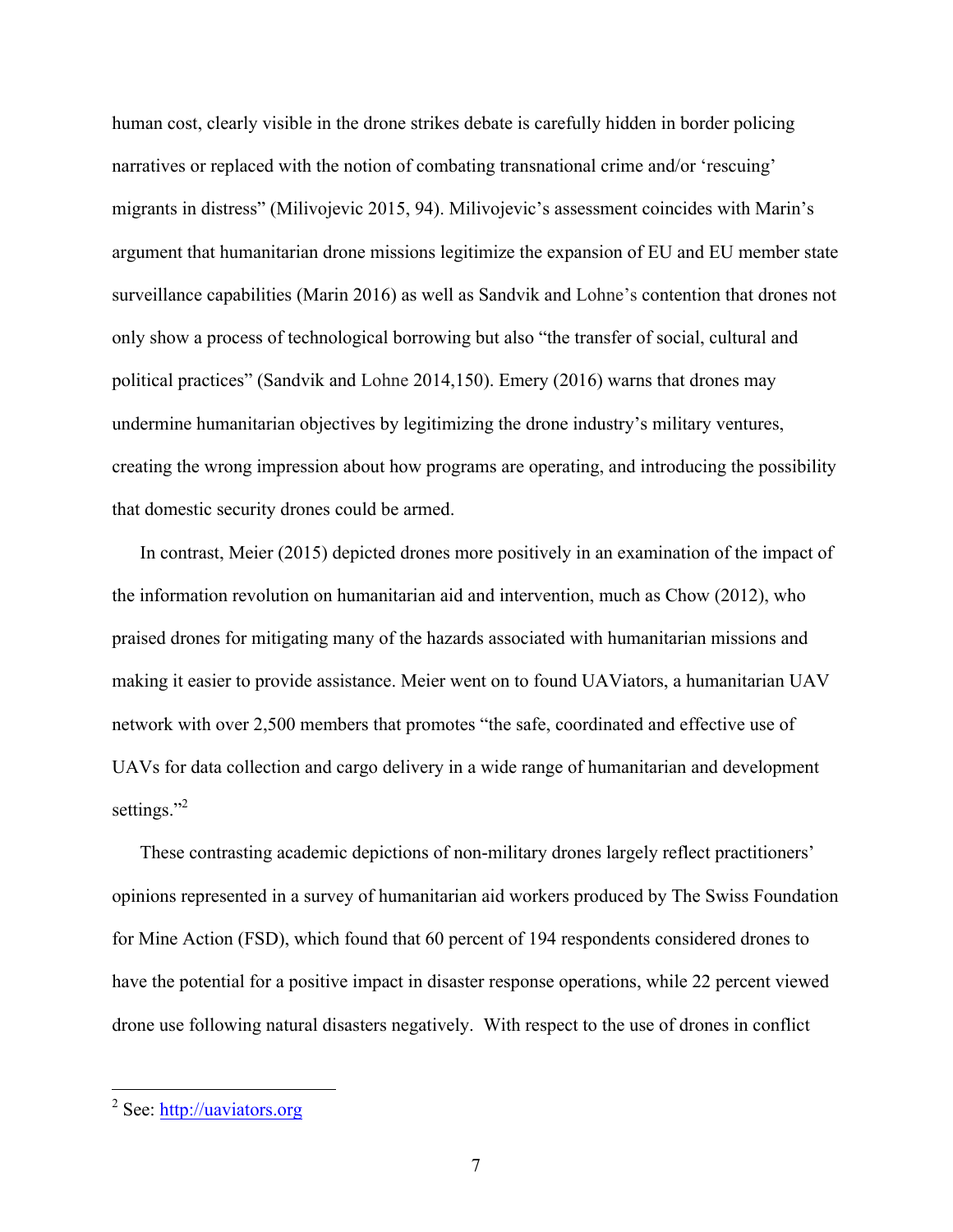zones, 40 percent stated that drones should never be used by humanitarian organizations, while 41 percent said they would consider using drones even during armed conflicts (FSD n.d.). The disjuncture between the critique of militarization and advocacy for drones as humanitarian tools raises questions about which perspective is right and which offers stronger insights when it comes to judging drones in border security.

Policymakers, government agencies and policy analysts have paid far more attention than academics to drones' deployment along borders (e.g., Haddal and Gertler 2010; Fleming et al. 2015; GAO 2017), but much of that analysis is harnessed to arguments either advocating more border drone use (e.g. by members of the Unmanned Systems Caucus of the U.S. House of Representatives) or, pointing to questions of cost effectiveness<sup>3</sup> and/or privacy and civil liberties (Hayes and Vermeulen 2012; Stepanovich 2012). This debate is sure to become even more important and vitriolic as the US Republican Party led by Donald Trump, the National Front in France, and the Law and Justice Party in Poland, along with other nationalist parties elsewhere in Europe have made border security and immigration central to their campaigns and policy agendas.

## **The Changing Face of Drone Operations**

The US military and Central Intelligence Agency (CIA) have used UAVs extensively throughout the War on Terror, expanding their roles from unarmed reconnaissance missions in the 1990s to targeted killings during the wars in Afghanistan and Iraq (Singer 2009). The

<sup>&</sup>lt;sup>3</sup> "U.S. Customs and Border Protection's Unmanned Aircraft System Program Does Not Achieve Intended Results or Recognize All Costs of Operations," Office of the Inspector General, Department of Homeland Security, OIG-15-17. December 24, 2014; Tom Barry, "Drones Over the Homeland: How Politics, Money and Lack of Oversight Have Sparked Drone Proliferation, and What We Can Do," Center for International Policy, April 23, 2013 at: https://www.ciponline.org/research/html/drones-over-the-homeland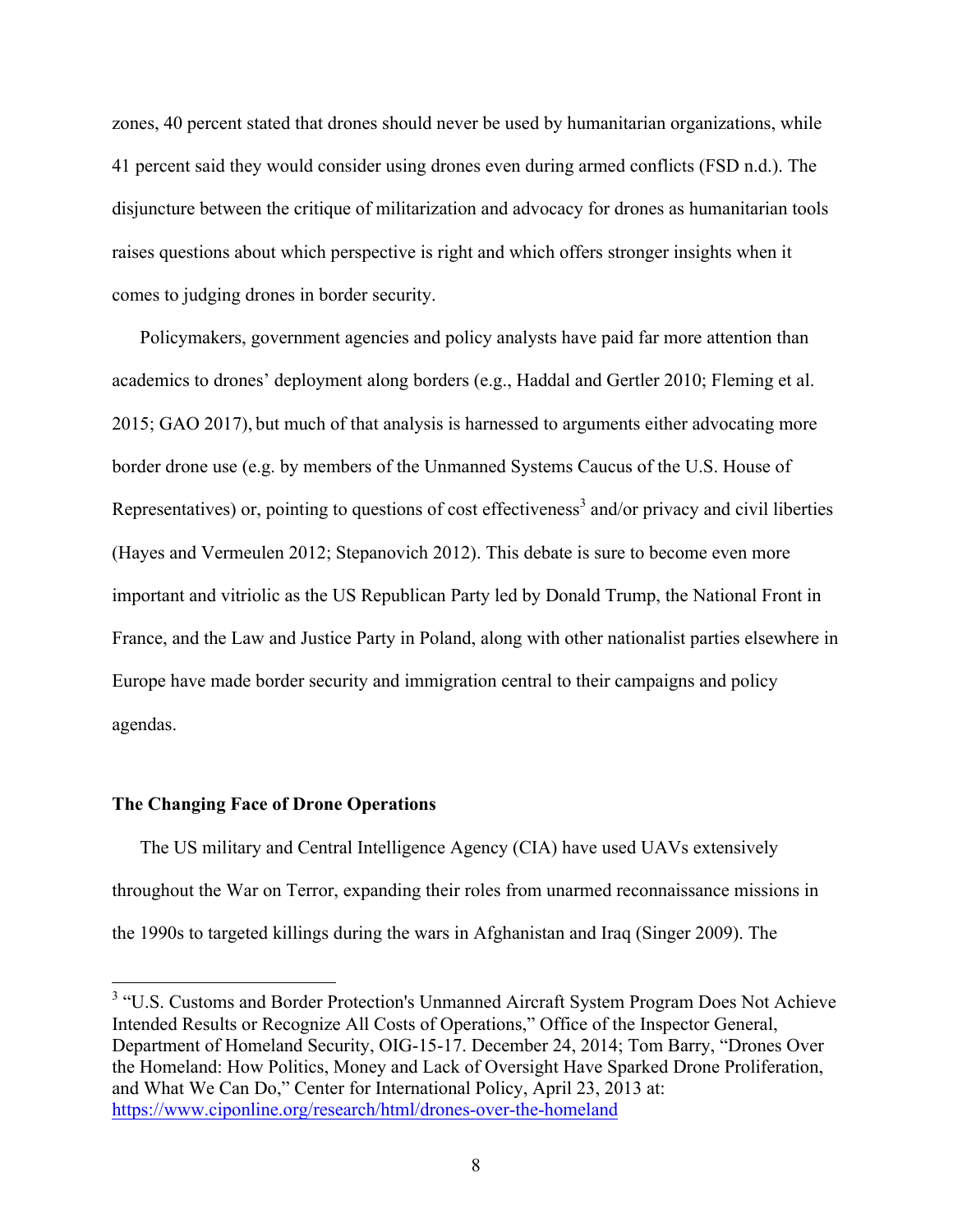military's increasing use of drones is understandable because drones make it possible to wage wars with lower risks of sustaining casualties; they can conduct surveillance or track targets for long periods (over 20 hours) without landing, and operate in areas where ground forces and manned aircraft would be unable to do so. These features also make them attractive as border security tools. First, drones can reduce the risks that border guards face from armed smugglers and environmental hazards. Second, drones can watch for border crossers longer than piloted vehicles. Third, drones can operate in areas where it might be difficult to use other border protection techniques, particularly in maritime contexts.

The use of drones for border surveillance began with the counter drug-smuggling Operation Alliance, when U.S. Marines piloted UAVs along the US-Mexican border in Texas for three weeks in February 1990. Although the purpose was drug interdiction, the UAVs were also credited for apprehending more than 300 unauthorized border crossers (Zamichow 1990). During this operation, the US Border Patrol considered expanding UAV operations to intercept drugs elsewhere along the border, but then opted against it.

It was not until the 9/11 attacks that US legislators and certain NGOs called for using UAVs to intercept border crossers. In Senate and House hearings held shortly after the establishment of the Department of Homeland Security (DHS) in March 2003, several members of Congress called for using UAVs along the border but the DHS was slow to respond. After an NGO, American Border Patrol,<sup>4</sup> received extensive media coverage of a successful April 25, 2003 test

<sup>&</sup>lt;sup>4</sup> American Border Patrol is a 501 c (3) non-profit corporation that describes itself as "the only non-governmental organization (NGO) that monitors the border on a regular basis - mostly by air" operating "from a ranch right on the Mexican border in Southeastern Arizona in the heart of a major smuggling corridor. ABP is a watchdog. We watch what the government is doing and we report to you directly." http://americanborderpatrol.com/About.html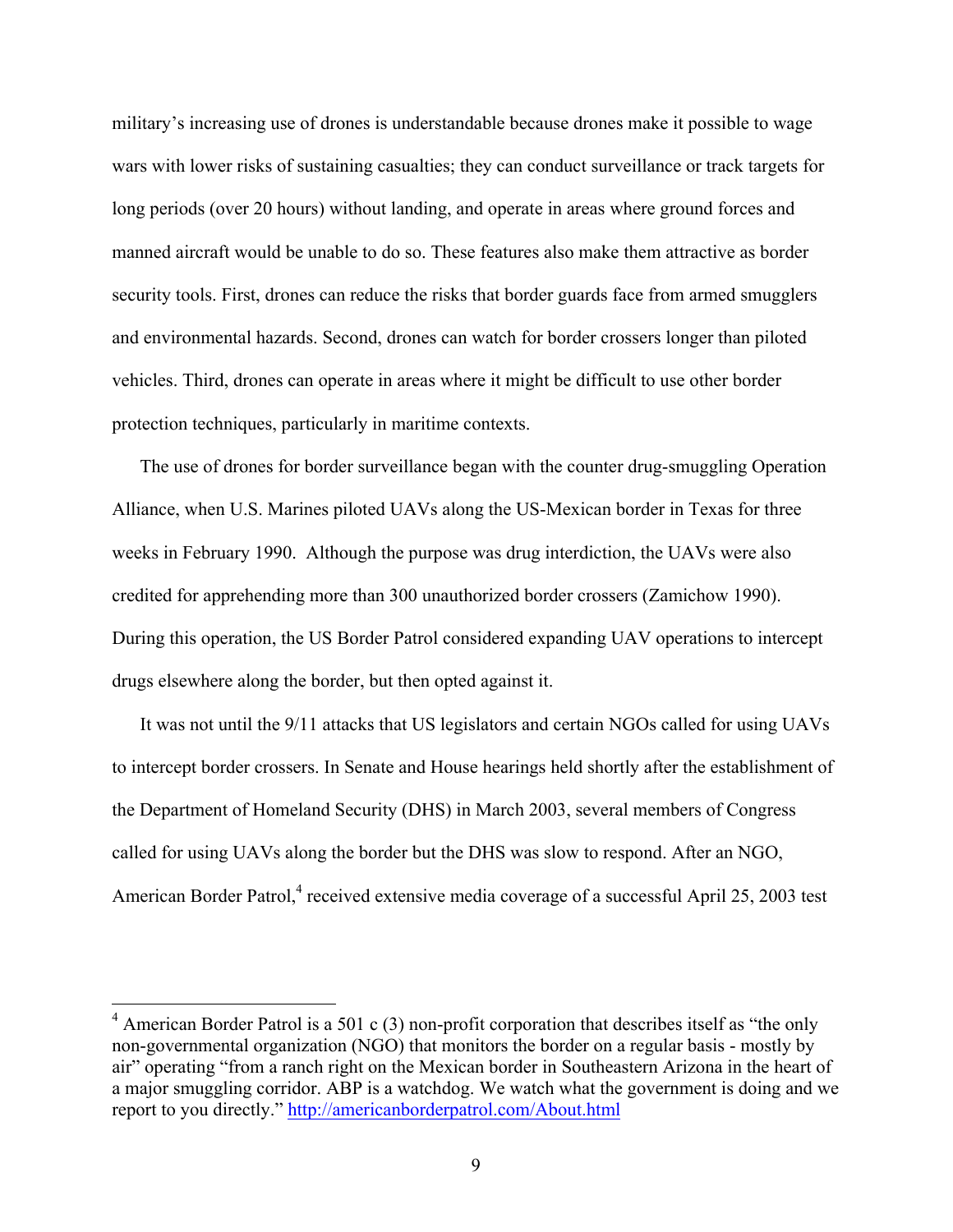of its border surveillance drone<sup>5</sup> Secretary of Homeland Security, Tom Ridge testified in a May 20, 2003 Congressional hearing, saying, "It is our goal to have a pilot up by the end of the year using a UAV along some of our land borders."<sup>6</sup> Accordingly, the DHS tested the General Atomics MQ-9 Reaper (which is usually called the Predator B when it is used for border security) from October 29 to November 12, 2003.

US Customs and Border Protection (CBP), another DHS division, began employing Predator B drones along the US-Mexican and US-Canadian border in 2004. As of 2016, the program has nine operational drones, two of which are stationed along the US-Canadian border. CBP drones are used to patrol the border, conduct surveillance for investigations, conduct disaster damage assessments, and respond to officer safety scenarios (DHS 2013). Beginning in March 2013, CBP implemented an automated "change detection" strategy whereby drones take video of a stretch of the border then repeat 24 hours later. These videos are sent for automated "processing, exploitation, and dissemination" by the Office of Intelligence and Investigative Liaison, whose analysts detect any changes in the imagery that may indicate a border crossing, risk of future incursion or of no illegal border crossing activity, which, in turn, helps Border Patrol sector managers determine where to deploy agents.<sup>7</sup> A December 2014 DHS Inspector General's report, however, criticized the CBP drone program for poor planning and mismanagement, which limited actual flight time of the entire nine drone fleet to 5,110 hours in 2013 at an

<sup>5</sup> Including CNN, MSMBC and Reuters. Also see Austin Bunn, "Homegrown Homeland Defense," *New York Times*, June 1, 2003. Video clips and a list of media coverage can be found at: http://americanborderpatrol.com/ADMINISTRATION/History.html

<sup>&</sup>lt;sup>6</sup> How is America Safer? A Progress Report on the Department of Homeland Security, Hearing before the Select Committee on Homeland Security House of Representatives, May 20 and 22, 2003, 108-6, pp. 83-84.

<sup>7</sup> Testimony of Border Patrol Chief Michael J. Fisher at "Securing the Border: Understanding Threats and Strategies for the Northern Border," U.S. Senate Committee on Homeland Security and Governmental Affairs, April 22, 2015.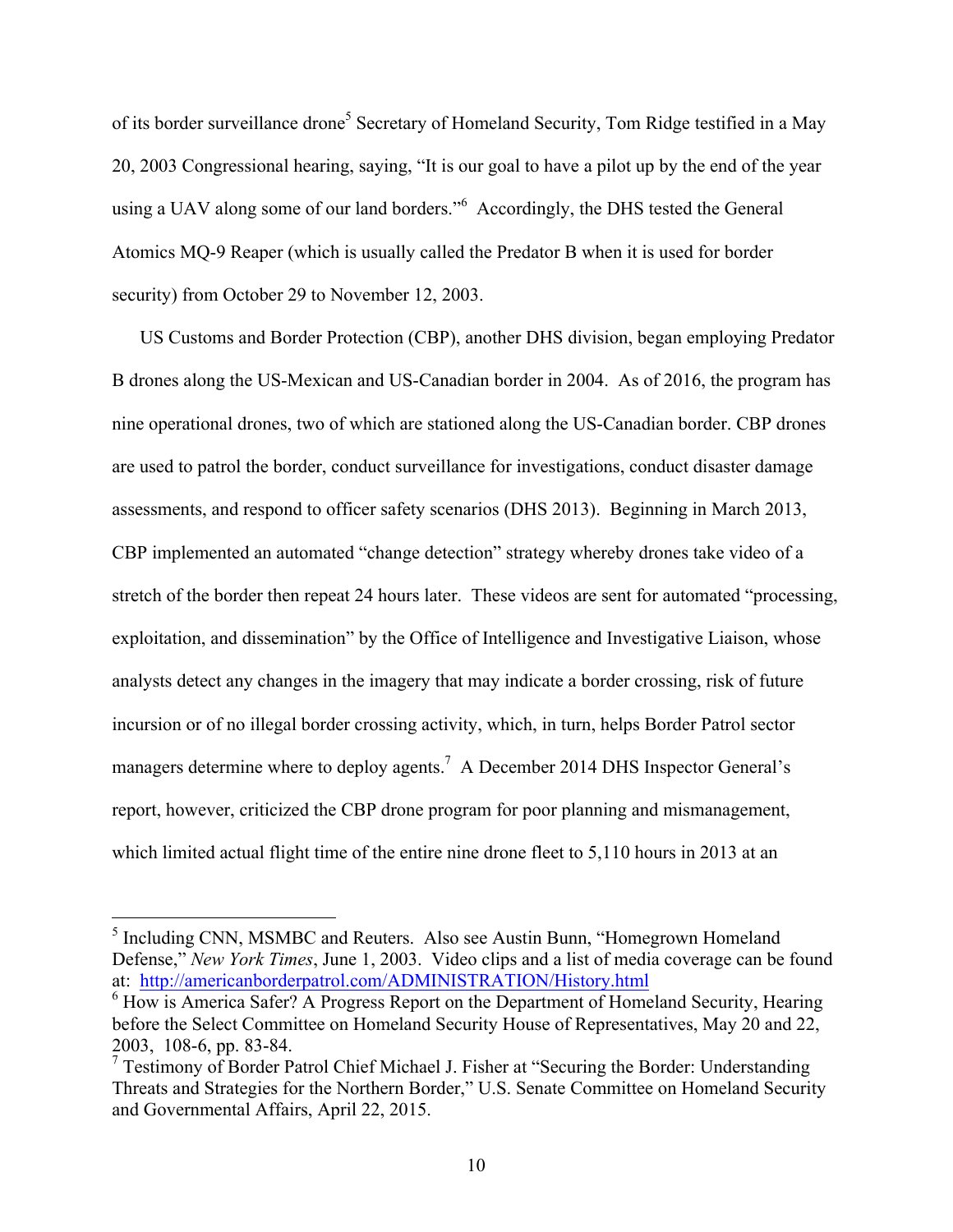estimated cost of \$12,255 per hour in fiscal year 2013. The Inspector General concluded that the UAV program was not very cost-effective in assisting Border Patrol agents to apprehend illegal border crossers and recommended investing additional resources in alternatives (DHS 2014). CBP's ultimate goal is to have the capacity to respond to any event along the border with drone surveillance in three hours or less. $8$  CBP is far from achieving this capability along the 2,000 mile border with Mexico, let alone adding the roughly 5,500 mile border with Canada, given that the entire CBP drone fleet operates for only about 5,000 hours per year.

European states have been slower to employ military drones, have used them on a more limited basis, and have only recently begun developing them domestically. The UK, which leads the EU in drone usage, relies primarily on American and Israeli machines. Italy operates six Predator and six Reaper drones, which are all unarmed, and depends on American assistance for training pilots (Kington 2014). France operates several types of unmanned military reconnaissance vehicles, and has done so since the mid-1990s, but it has only recently made plans to introduce armed drones. Germany lags further behind, as it is still engaged in parliamentary debates over whether drones are permissible. Several EU member states plan to produce their own long-range UAVs by 2020 (Rettman 2013), but for now this leaves production dominated by American and Israeli firms.

EU member states have a much lower capacity to employ drones than the United States, which helps explain their slower adoption of drones for border security. Military reconnaissance drones have been deployed a few times to help rescue migrants (Guerrini 2015), but Frontex announced plans in 2014 to purchase 'optionally-piloted aircraft' that can be controlled by an

<sup>8</sup> Department of Homeland Security, 'U.S. Customs and Border Protection's Unmanned Aircraft System Program Does Not Achieve Intended Results or Recognize All Costs of Operations,' OIG-15-17, 2014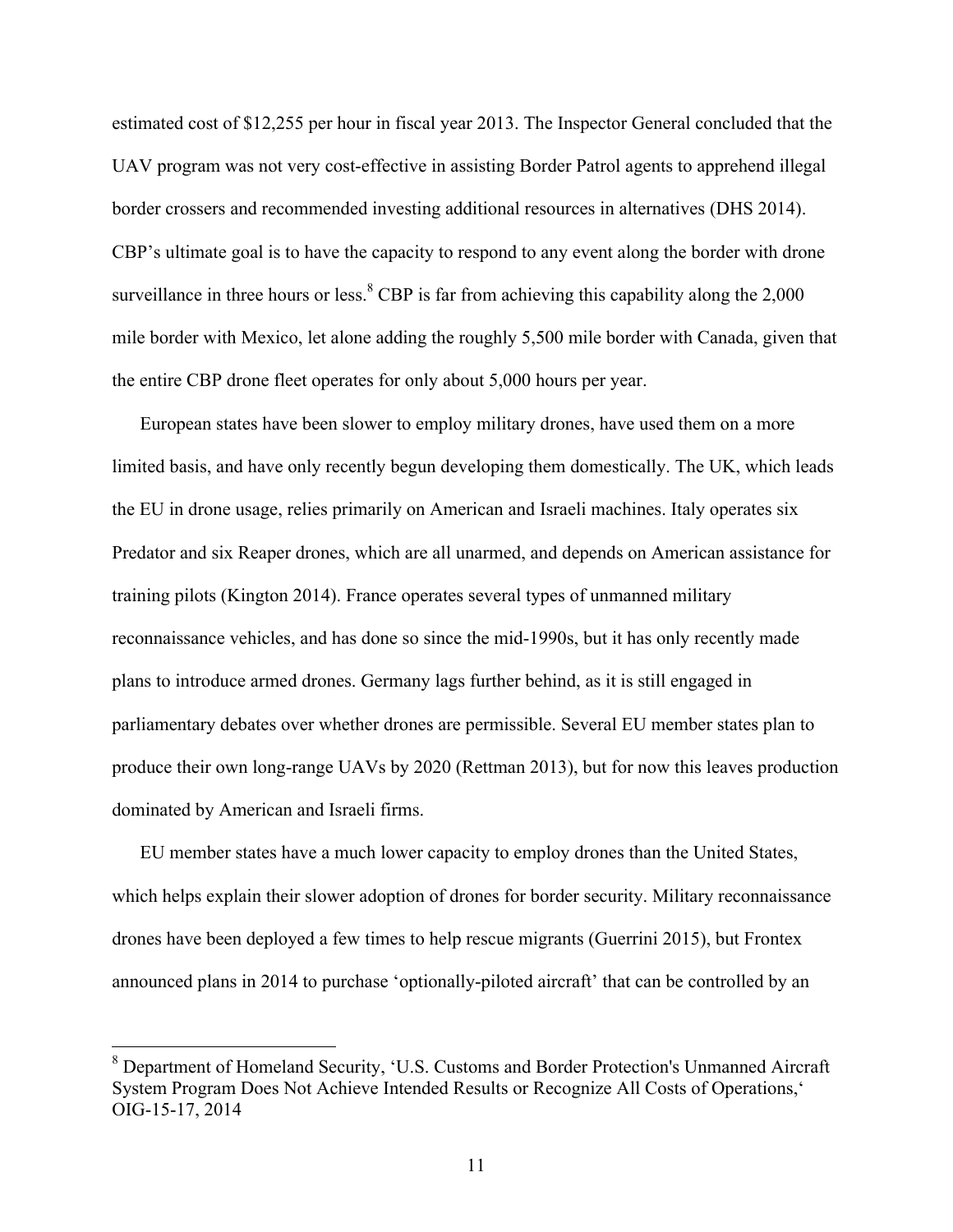onboard pilot or controlled remotely (State Watch 2014). Moreover, in October 2016 the European Union upgraded Frontex to become the European Border and Coast Guard Agency that will work together with the European Fisheries Control Agency and the European Maritime Safety Agency and enable these agencies to "launch joint surveillance operations, for instance by jointly operating Remotely Piloted Aircraft Systems (drones) in the Mediterranean Sea" (European Commission 2015). While the European Commission began the process of issuing tenders for contracts, as of May 2017, no EU or EU member state border security drones have been deployed.

Public support for the use of drones for border security is not clear-cut. US public support for drones in domestic contexts is heavily dependent on how they are employed. In a 2013 poll of a national sample of Americans, 83% support the idea of using drones to help with search and rescue missions and 62% support using drones to control unauthorized immigration across the nation's borders, but only 21% support using drones to issue speeding tickets (Murray 2013). Although there is no available European data about public support for border security drones specifically, polls have shown that Europeans are generally skeptical about military drones.<sup>9</sup> Representatives within the European Parliament, as well as those in national governments, have raised concerns over expanding surveillance powers and the lack of accountability over border security (Franceschi-Bicchierai 2012).

Academic and policy analysis has largely focused on the repurposing of military reconnaissance drones, like the Predator, to border surveillance but the rapid proliferation of hobbyist and commercial drones, particularly those used by photographers for producing aerial videos of real estate, sporting events and weddings, has transformed the scope and nature of

<sup>&</sup>lt;sup>9</sup> Pew Research Center, 'Global Indicators Database,' 2014 http://www.pewglobal.org/database/indicator/52/survey/15/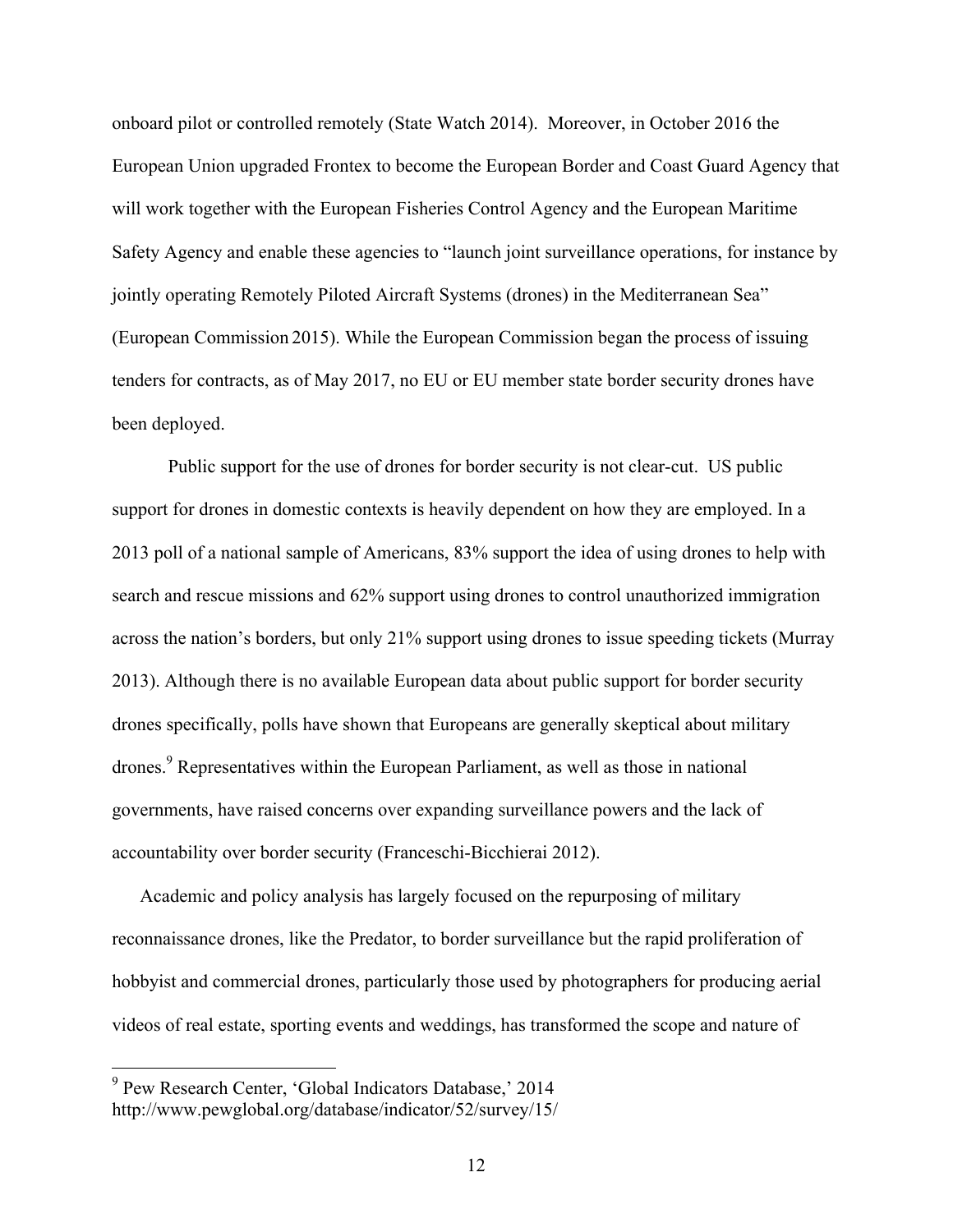border surveillance. Whereas the Predator's deployment along US borders and Frontex plans to deploy similar military drones have provided evidence for arguments about the militarization of borders, the rapid exponential growth in the number of small commercial drones that have been produced is precipitating the commercialization of border surveillance in formal, informal, and illicit economies. The French company Parrot initiated the consumer drone market at the 2010 Consumer Electronics Show in Las Vegas with the introduction of the AR Drone, a video camera equipped quadcopter that can be controlled by a smartphone. Defining personal consumer drones as internet-connected, camera-equipped UAVs that weigh less than 2 kilograms and can typically fly for up to one hour and 500 meters high, Gartner Research (2017) estimated that two million were sold worldwide in 2016 and projects 2.8 million will be sold in 2017.

Commercial drones, which are usually larger, carry higher payloads, have longer flight times and are designed for specific purposes such as mapping and industrial inspection, have been deployed by companies and utilities in the agriculture, oil and gas, power generation and transportation sectors. In 2013, Amazon unveiled a vision for a drone delivery system and began development in the UK, where the first package was delivered in December 2016. Amazon chose to develop and test the system in the UK because EU member states, like the UK, France, Germany and Spain, were quick to begin approving commercial operators. France aggressively opened its airspace to commercial drones, with more than 1,200 commercial operators by May 2015 (West 2015). In contrast, it took until August 2016 for the US Federal Aviation Administration (FAA) to issue a rule for operating drones in domestic airspace. In a matter of months, however, more than 620,000 hobbyist drones and 44,000 commercial drones were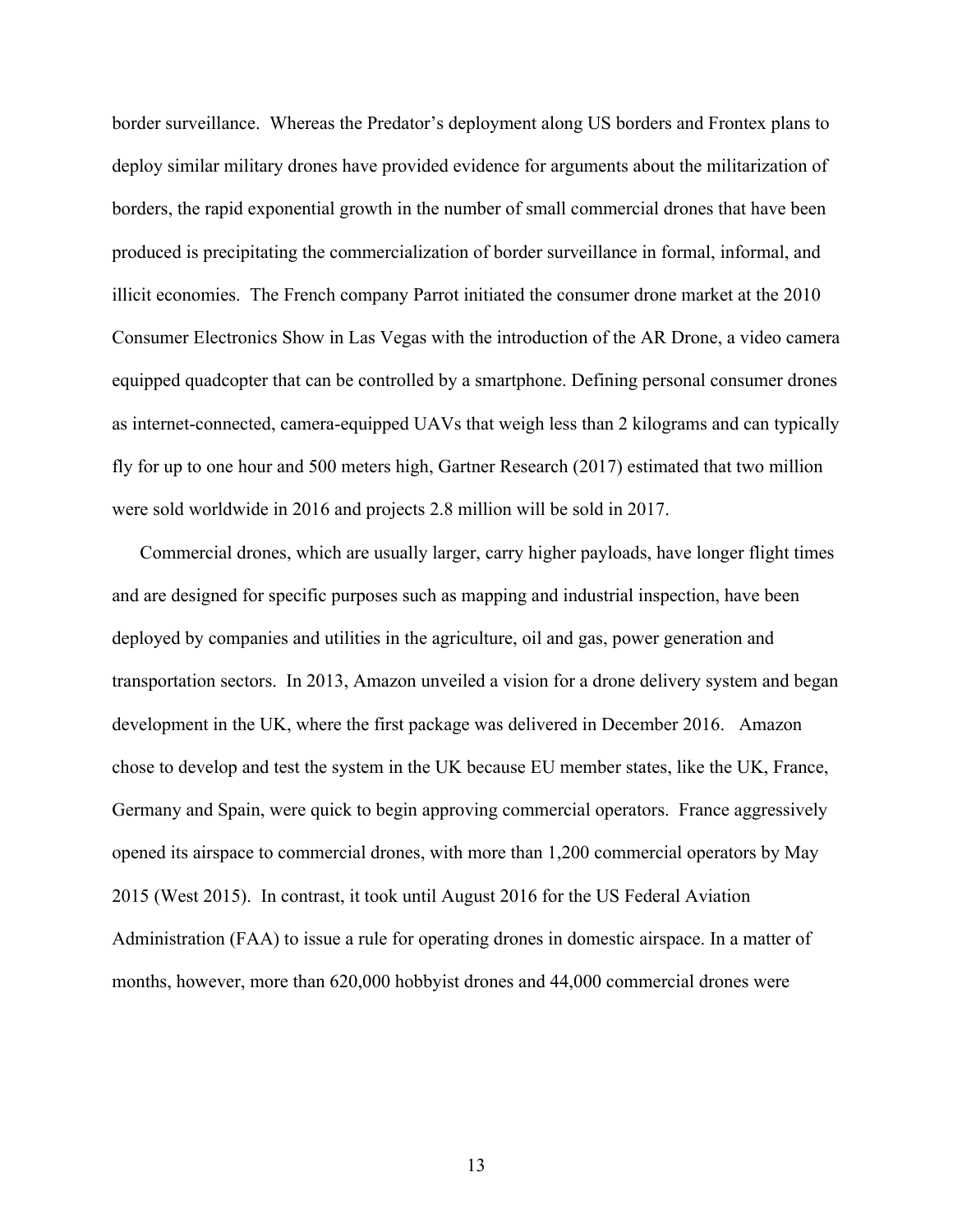registered with the FAA in 2016.<sup>10</sup> CBP is exploring possible acquisition of such smaller commercial off-the-shelf drones but has yet to do so (GAO 2017).

## **Non-State Actors in the Debate over Border Security Drones**

NGOs registered with individual states, international non-governmental organizations (INGOs) operating in several states, and NGOs from the "dark side," such as transnational criminal organizations and terrorist organizations whose activities span borders, are acquiring cheap personal consumer and commercial drones. Though their motives vary considerably, NGOs are playing an increasing role in the growing use of drones for border surveillance. It is particularly important to note that in their policy advocacy, NGOs tend to selectively call attention to the costs or benefits associated with drones in ways that are apt to make the implications of drone surveillance appear much clearer than they really are. Relatively few organizations seem to recognize that drones may produce a diverse assortment of positive and negative consequences. $11$ 

As discussed above, the publicity surrounding the UAV flown by the NGO American Border Patrol in April 2003 prompted the US government to deploy drones along the border. Founded by Glenn Spencer, a 65 year old retiree with a background in systems engineering and operations research, American Border Patrol is a 501c(3) non-profit corporation that monitors the border, initially with webcams to show live video of illegal border crossings on the internet and then with its UAV, a hobbyist remote-controlled model airplane carrying a video camera. After the

<sup>&</sup>lt;sup>10</sup> FAA Aerospace Forecast Fiscal Years 2017-2037. Washington, DC: Federal Aviation Administration, 2017. pp. 31-32.

 $11$  The American Civil Liberties Union (ACLU) is a noteworthy exception to this, as it recognizes some of the many costs and benefits associated with using drones in international conflicts and in domestic security roles.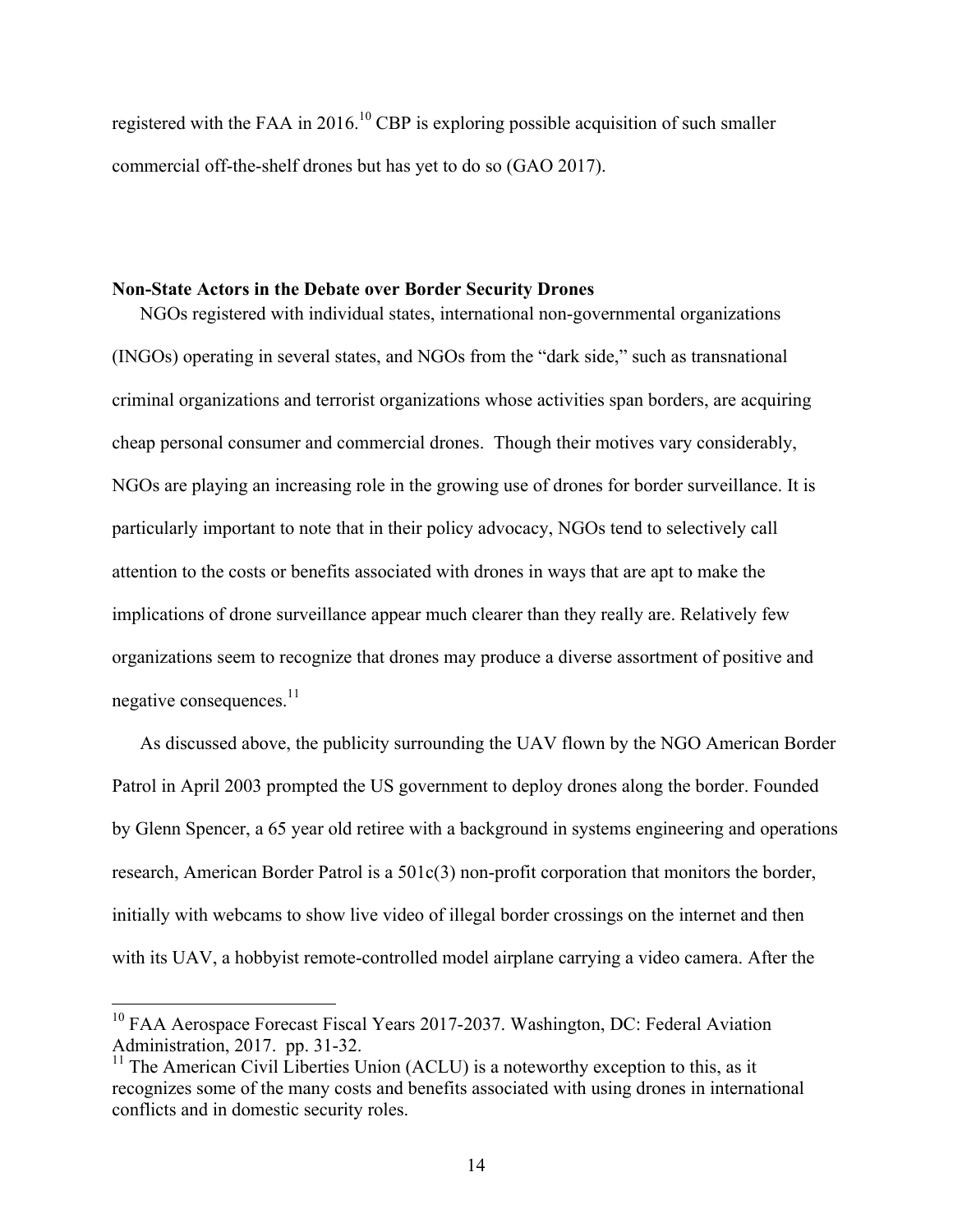FAA forced the organization to discontinue its UAV flights in 2005, it began flying manned aircraft. Glenn Spencer's primary objective was to use relatively inexpensive technology to show how people were crossing the border despite the Border Patrol's efforts as well as to demonstrate how the border could be monitored more cost-effectively than the systems that CBP was deploying, such as the ill-fated Secure Border Initiative network (SBI*net*), also known as the "virtual fence." The 80-year old Spencer now uses a Parrot Bebop2 consumer drone on his Arizona ranch on the border to spot illegal border crossers and then calls the local Border Patrol station to report his sightings (Taylor 2017).

The anti-war organization Codepink represents a diametrically opposed position, as it is concerned that border surveillance infringes on privacy rights. It frames the issue in terms of wasteful government spending and the expansion of the military-industrial complex into domestic life, creating a bleak view of the future of drone-based border security. Medea Benjamin (2012), one of Codepink's leaders, has expressed outrage at the possibility of police and border security drones being armed with non-lethal weapons in the future.

A similar pattern of selective engagement with drones is evident in Europe. Migrant Offshore Aid Station uses two UAVs to rescue migrants, advocates expanding the use of drones in the Mediterranean and claims to have saved over 2,800 people during 60 days of operations in 2014 with the help of its UAVs (Schiebel 2015). These NGO efforts to rescue migrants show how drones can be used for humanitarian purposes, however, private drone forces raise many uncomfortable ethical questions. Like Codepink, Statewatch and the Heinrich Böll Foundation are among the European NGOs opposing surveillance drones, and EUROSUR more broadly.<sup>12</sup>

<sup>&</sup>lt;sup>12</sup> See Statewatch reports, for example, Ben Hayes, Chris Jones and Eric Töpfer, 'Eurodrones Inc.' February 2014 at: http://statewatch.org/observatories\_files/drones/eu/eurodrones.htm as well as the preface written by Barbara Unmüßig, President of the Heinrich-Böll-Stiftung and Ska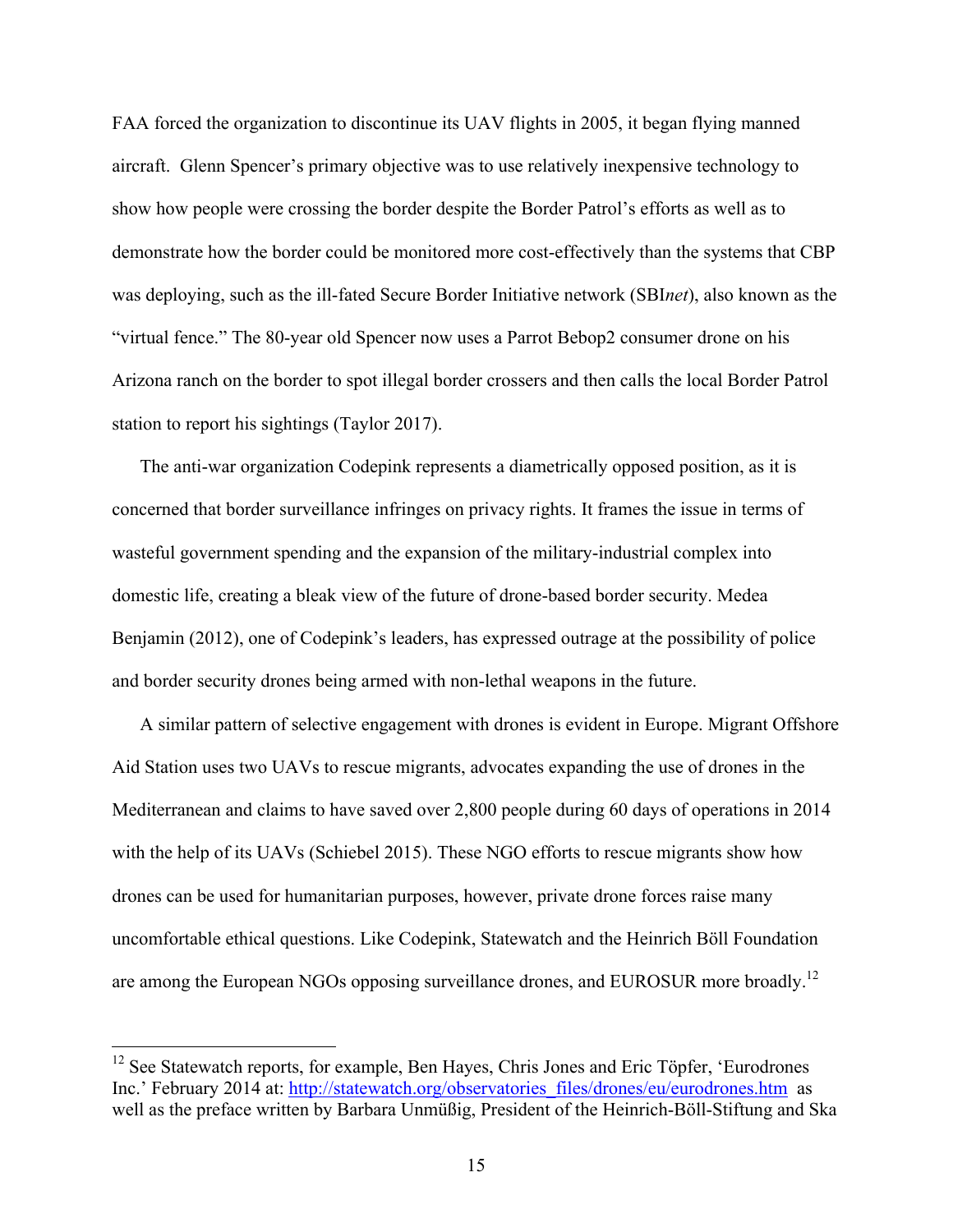They, as well as other anti-drone NGOs<sup>13</sup> have expressed concerns that drones will lead to intrusive aerial surveillance that will, especially when taken alongside the collection of biometrics and other personal data, threaten privacy and data protection (Hayes 2012, 9).

NGOs of a different variety, drug cartels, are also using drones for surveillance along the US-Mexican border. Rodrigo Nieto-Gomes, a professor at the Naval Post-Graduate School and expert on criminal organizations' technology research and development efforts, points out that cartels use drones "to try to identify positions of Border Patrol Agents and, therefore, inform smugglers of their positions to allow for the trafficking of drugs through the desert."<sup>14</sup> Cartels have long employed "an army of civilian lookouts who might receive \$100 a month just to keep their eyes open and make a phone call if they notice an uptick in border inspections (Keefe 2012)." Known as "falcons," these lookouts position themselves in buildings with views of ports of entry or on hilltops with views across the border into the US. Given that the Mexican government enacted laws in 2015 to promote commercial drone use<sup>15</sup> and the price of small drones that can take and transmit video has rapidly dropped below the cost of employing lookouts, the lookouts "are in the process of being replaced with a fleet of drones that fly along the U.S.-Mexico border, giving comprehensive real-time intelligence to smugglers on the

Keller, Member of the European Parliament, to Ben Hayes and Mathias Vermeulen, 'Borderline: The EU's New Border Surveillance Initiatives.' Heinrich Böll Foundation, June 2012 posted at: https://www.boell.de/en/content/borderline-eus-new-border-surveillance-initiatives<br><sup>13</sup> See e.g. Article 36 http://www.article36.org/; The International Committee for Robot Arms

 $\overline{a}$ 

Control http://icrac.net/

 $14$  Quoted by Kimberly Adams in "Intimate images in the digital age," Marketplace Tech, January 24, 2017 at: https://www.marketplace.org/shows/marketplace-tech/012417-mtech

<sup>15</sup> Regula La SCT El Uso De Aeronaves No Tripulades (Drones) Secretaria de Comunicaciones y Transportes. Comunicado 190. 29/04/2015 in Carlos R. Soltero, "An Introduction to Mexican Drone Regulations" February 4, 2016. at:

http://www.mcginnislaw.com/images/uploads/news/Introduction to Mexican Drone Regulatio ns\_\_Exhibit.pdf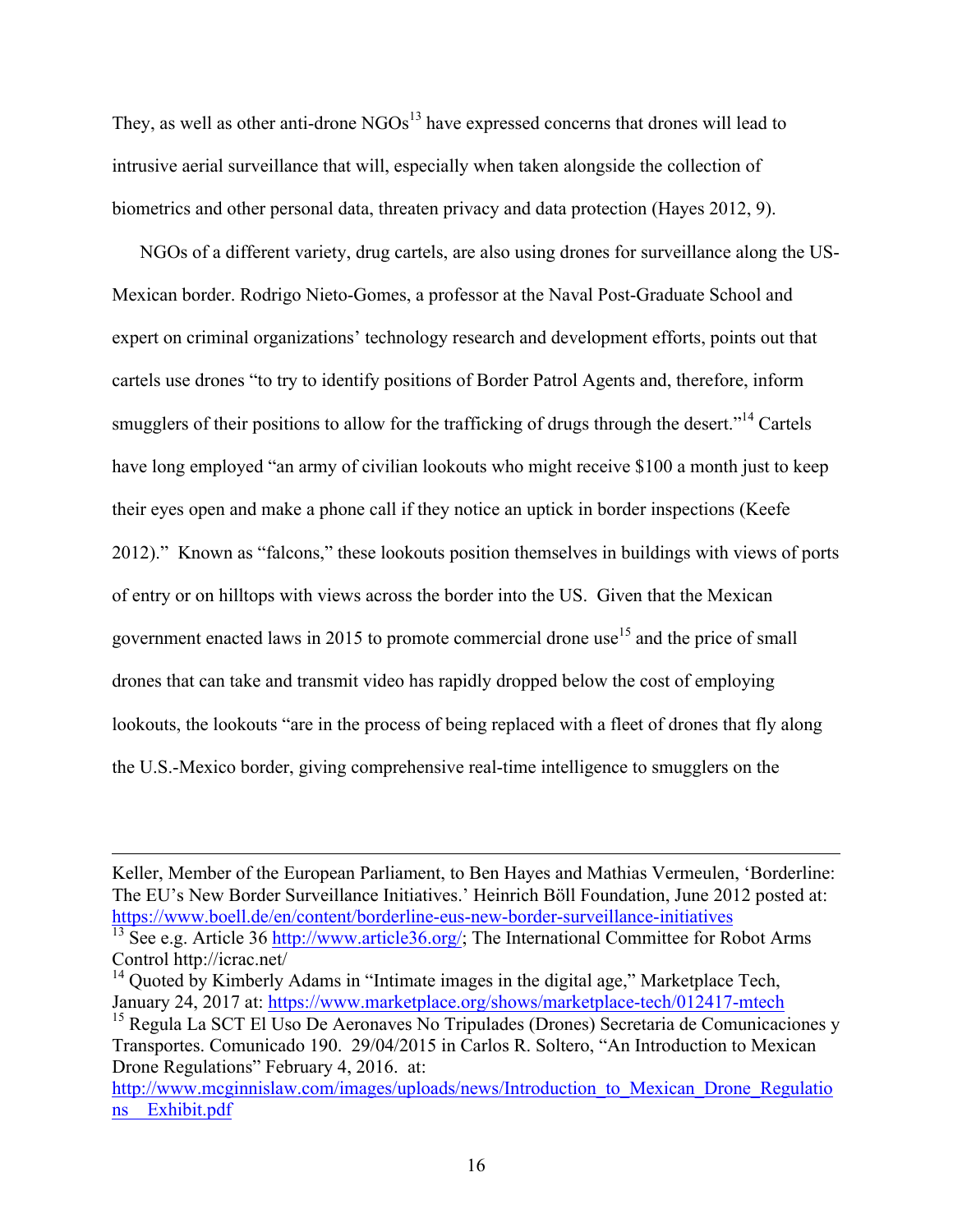location and movement of border patrol and other law enforcement officers and vulnerabilities in our border security infrastructure" (Balido 2012).<sup>16</sup>

Those on both sides of the debate over government use of UAVs for border security raise important points, but they generally fail to engage with the contrary viewpoint or consider the larger implications about what it means for NGOs whether humanitarian, vigilante or criminal in nature to play such a prominent role in border security. Emphasizing costs or benefits without comparing these against each other gives the misleading impression that drones are either a panacea or an unprecedented threat. Costs and benefits, however, cannot be neatly separated. There is no perfect solution in deploying these machines or eliminating them. On the contrary, the best way forward is to carefully assess the various consequences of relying on drones, take a more realistic view of the imperfect outcomes that are bound to follow from any course of action, and formulate ideas about how the adverse consequences of drone proliferation might be managed.

# **Transforming Physical Security**

If the deployment of military drones along borders causes guards to adopt the more aggressive tactics of international armed conflict rather than domestic law enforcement, they may contribute to greater use of force and escalate hostilities with smugglers. Moreover, drones could increase the hazards of crossing if they are armed by states to carry out nonlethal attacks (Milivojevic 2015), or used aggressively by drug cartels and paramilitary groups. Drones also bring substantial benefits in terms of migrant protection by locating those who are at risk of being attacked or falling victim to environmental hazards. NGOs have already demonstrated

<sup>&</sup>lt;sup>16</sup> For an example of video of the US-Mexican border taken by a hobbyist in Tijuana, see "USA -Mexico Border Wall Drone Video (San Diego - Tijuana) Using Litchi App" at: https://www.youtube.com/watch?v=729dt8NEBKg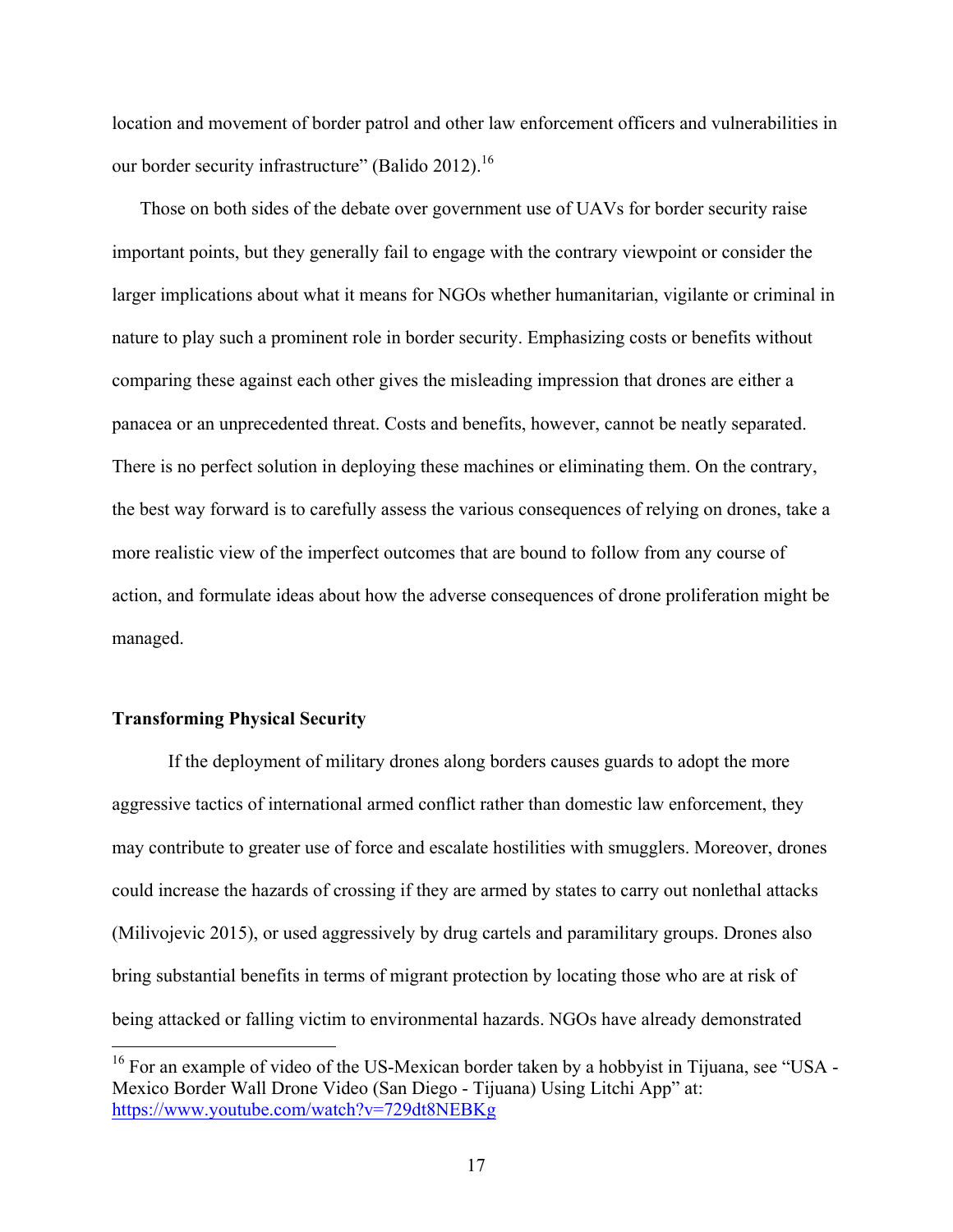their capacities for facilitating rescue efforts. Whether deploying drones along the border increases violence and harm or reduces deaths and injuries depends on who uses drones and how they are implemented. Policymakers have considerable control over how border security agencies use them, and adopting wise public policies may maximize the benefits of drones for public safety along borders, however, use by non-state actors, particularly criminal organizations, is less likely to be constrained by state authorities, with all of the security and political ramifications this brings.

The process of illegally crossing the US border has been transformed by the rise of human smuggling and the entry of drug cartels into that business over the past two decades, which have made illegal crossings much more dangerous. Human smuggling is a function of increasing border controls. In the early 1990s, it was relatively easy to illegally cross the US-Mexico border south of San Diego by rushing across in large numbers and mixing into the local population or near Texas' border cities by wading across a shallow section of the Rio Grande, perhaps paying a small fee to a smuggler with an inner tube to help keep one's clothes and possessions dry. Border controls tightened in the mid-1990s by concentrating staff and building fences in urban areas, diverting border crossers to more difficult and longer routes through deserts where they needed the help of smugglers to lead them on several days of hiking in high temperatures, often without enough food and water. Increasing deployment of US Border Patrol agents, fencing, and border-control technologies, especially post-9/11, increased demand for smugglers' services as well as their prices (Roberts et al. 2010, 5).

During the 1990s, human smugglers were mostly small-time operators who avoided the risks and penalties of drug smuggling, but increasing fees attracted violent Mexican drug cartels to the business in the 2000s, who now monopolize passage across the border. The cartels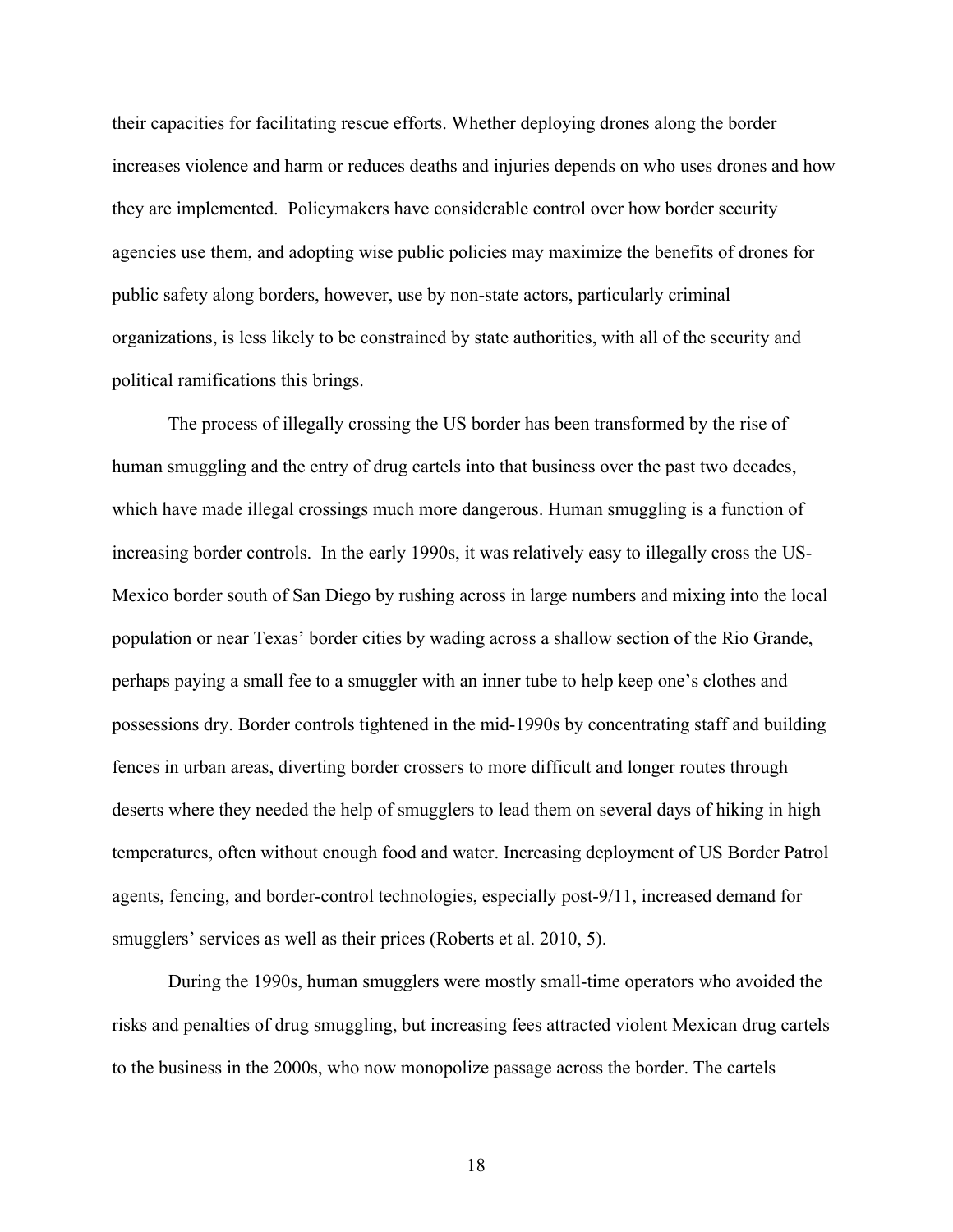particularly target Central Americans traveling through Mexico to the US, who have been robbed, raped, held for ransom, forced to work as drug mules and killed. The International Organization for Migration (IOM) estimates that the number of migrant deaths that occurred in Mexico between 2007 and 2012 ranges from 47,000 to 70,000 (IOM 2014) and the U.S. Border Patrol reports a total of 6,570 migrant deaths on the US side of the border from 1998 to 2015.<sup>17</sup>

Crossing the Mediterranean similarly forces migrants to overcome hazards created by the environment and smugglers. IOM has reported two estimates of the total number of people who have died attempting to enter Europe across the Mediterranean from 1993 to 2012 that are both between 14,000 and 15,000. These numbers have increased dramatically in the past few years with an estimated 3,770 dead or missing in the Mediterranean or Aegean Seas in 2015 (IOM 2015).

Border security authorities as well as certain NGOs contribute to the risks facing migrants. As border security authorities respond with ever-greater use of force against increasingly armed and violent smugglers along the US-Mexico border, there have been shootings in which agents wounded or killed unarmed people (Associated Press 2015). Militia groups who go beyond reporting drug smugglers and illegal border crossers to the Border Patrol but intercept and attempt to detain them without government sanction also contribute to increasing violence along the border (McKinleyand and Wollan, 2009). Bertin and Fontanari (2011) argue that the military ships and helicopters that are temporarily deployed to protect Europe are sometimes unwilling or unable to assist migrants crossing the Mediterranean, and that they may seriously endanger the migrants by redirecting their boats without providing assistance. Using military forces in

<sup>&</sup>lt;sup>17</sup> "Southwest Border Deaths By Fiscal Year," US Border Patrol at: https://www.cbp.gov/sites/default/files/documents/BP%20Southwest%20Border%20Sector%20 Deaths%20FY1998%20-%20FY2015.pdf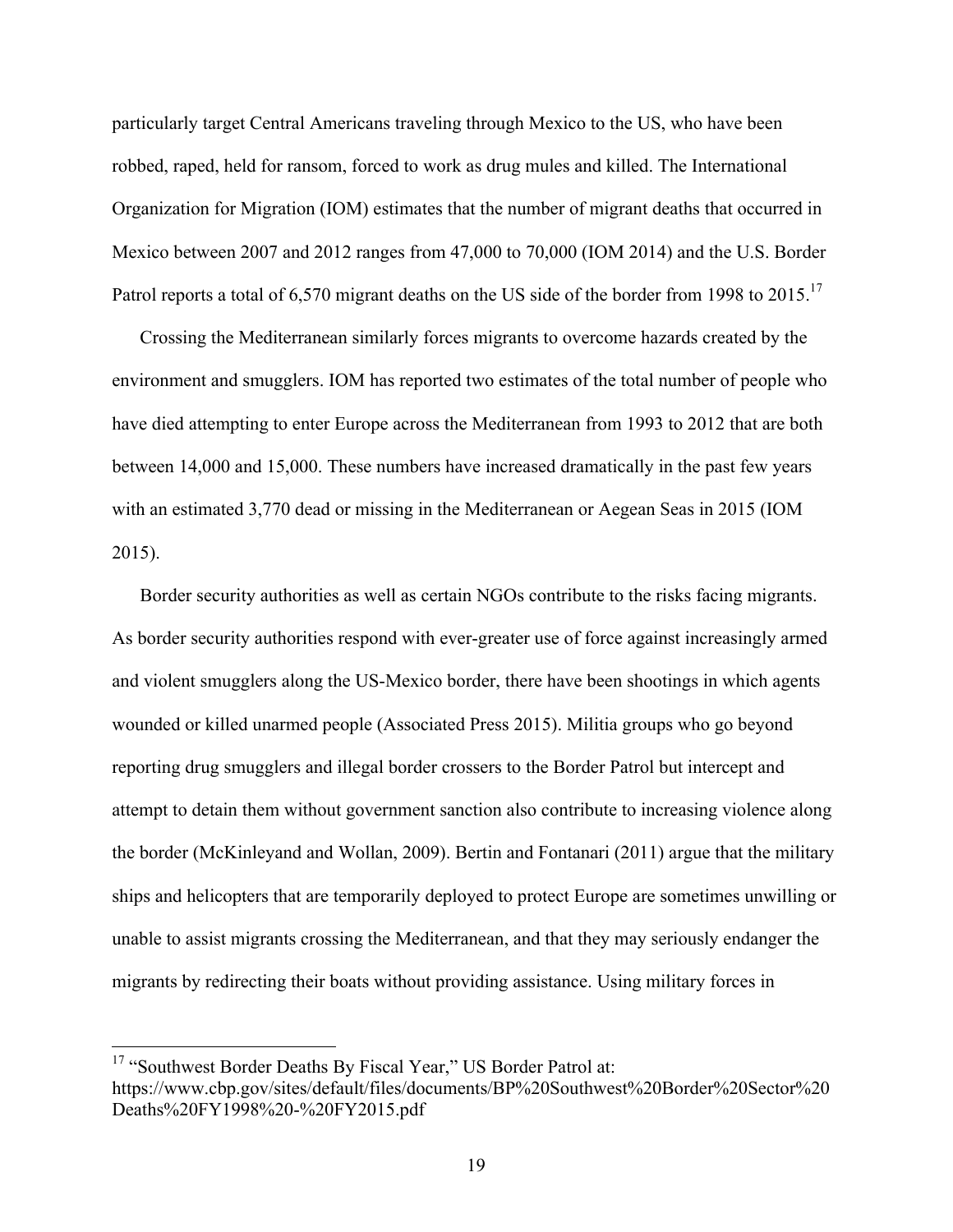policing roles for which they are not trained raises risks of disproportionate uses of force or of attacks against unarmed migrants who are mistaken for the criminal gangs involved in smuggling.

Inaction is also dangerous, as evidenced by the collective action problems that arise when multiple countries are involved in providing border security while also committed to protecting asylum seekers who have well-founded fears of persecution in their home countries. The first EU member state to which asylum seekers arrive is, according to the EU's Dublin Regulation, obliged to accept their application for asylum, and other EU member states may return asylum seekers to the first EU country of arrival. This has led Southern European countries to bear the burdens of the large numbers of asylum seekers and to call for fellow EU member states to accept more.

Border guards also face significant risks from smugglers. Since 2006, there have been 7,542 assaults against Border Patrol Agents (Morgan 2016). Four Agents have been shot and killed while on duty and one was run over and killed by a smuggler driving a Hummer.<sup>18</sup> The risk of future attack is fairly high, as the Mexican government has been unable to effectively police its side of the border and drug cartels continue to mount paramilitary operations to protect their trade. As this risk grows, so too does the prospect of border guards who are concerned for their own safety mistakenly attacking innocent migrants.

Drones introduce their own potential threats to security. They may appear to be inherently threatening because of their widespread use in targeted killing operations. Shachtman (2005) expresses concern that drones provide a detached and dehumanizing perspective on migrants that could facilitate efforts to characterize them as threats and legitimize violence against them. Wall

<sup>&</sup>lt;sup>18</sup> See "In Memoriam to Those Who Died in the Line of Duty" at:  $\frac{https://www.cbp.gov/about/in-198}{https://www.cbp.gov/about/in-1988}$ memoriam/memoriam-those-who-died-line-duty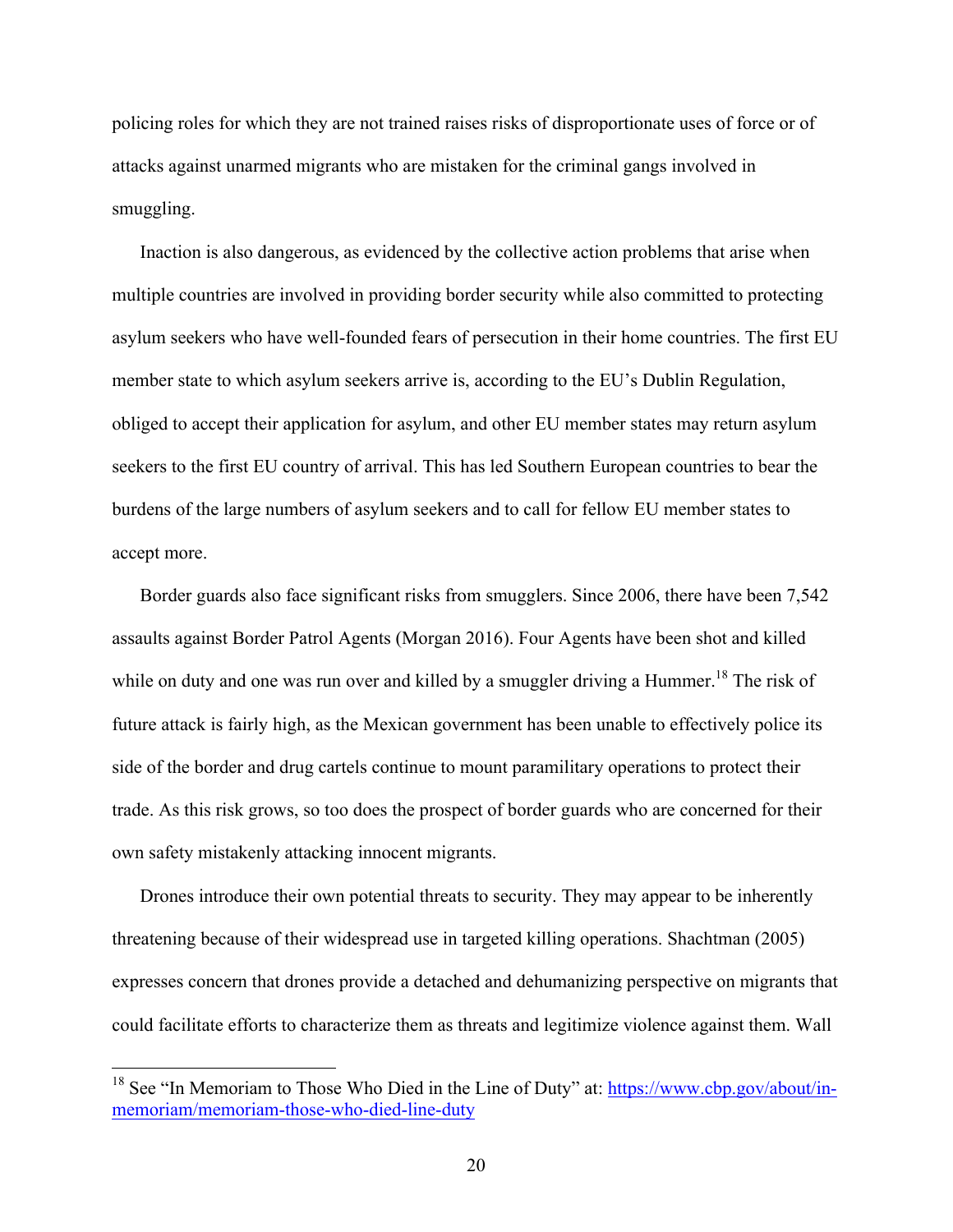and Monahan (2011, 243) argue that border patrol drones blur the boundaries between military combat and domestic policing in ways that could 'further the violent dehumanization and nondifferentiation of people.' Some border security authorities have even considered arming drones with non-lethal weapons.<sup>19</sup>

Drones also implicate NGOs in border security by introducing the possibility of arms races with criminal organizations involved in smuggling. The use of weaponized drones by states sets an example for non-state actors, who may use these relatively cheap and effective weapons to even the odds in conflicts with state security forces (Singer 2009). For example, Mexican drug cartels have been using drones since at least 2012 when, according to a US Drug Enforcement Agency (DEA) official, an estimated 150 drones crossed the border into the US in 2012 (Gomora 2014). One can expect that number to increase as smugglers turn to low-cost consumer drones, as exemplified by the November 2015 seizure of three four kilo packages of marijuana that U.S. Border Patrol agents saw being carried by an OctoCopter style drone (CBP 2016). Given that such drones could just as easily have carried several kilos of C-4 explosives and a remotely controlled detonator, drug smugglers could potentially develop weaponized drones that could target border security infrastructure and personnel or police. US policymakers have long been concerned about drone attacks by non-state actors<sup>20</sup> and the increasing availability of consumer drones prompted a January 2015 briefing by intelligence and security officials to their counterparts in law enforcement that detailed cases of criminals smuggling drugs and other

<sup>&</sup>lt;sup>19</sup> For example, U.S. Customs and Border Protection suggested "Additional payload upgrades could include expendables or non-lethal weapons designed to immobilize TOIs (Targets of Interest)" in *Concept of Operations for CBP's Predator B Unmanned Aircraft System: Fiscal Year 2010 Report to Congress*, U.S. Customs and Border Protection, June 29,

<sup>2010.&</sup>lt;br><sup>20</sup> "Cruise Missile and UAV Threats to the United States," Hearing Before the International, Proliferation and Federal Services Subcommittee of the Senate Committee on Governmental Affairs, June 11, 2002.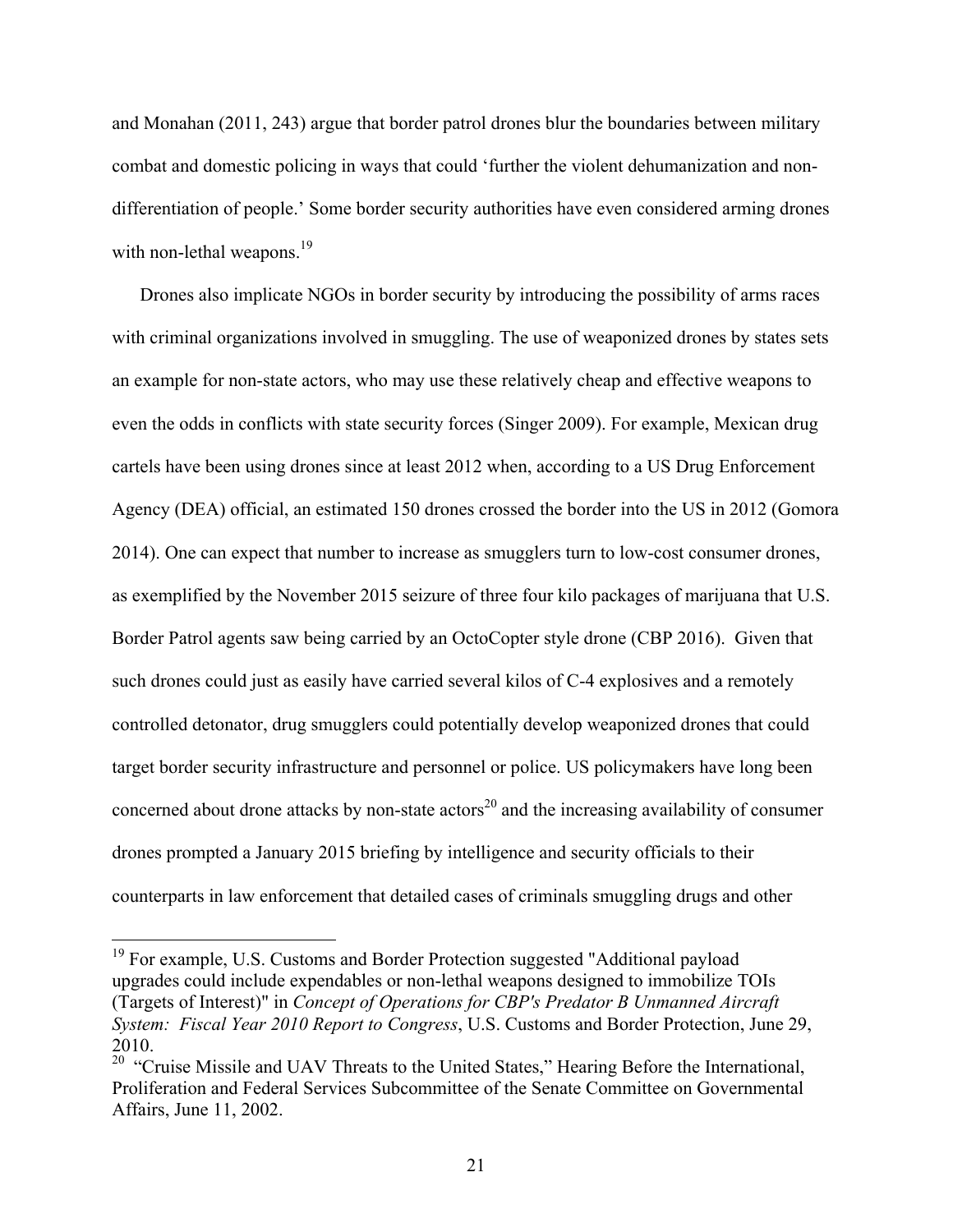contraband across the US border and into prisons. It also pointed out that "authorities in the US, Germany, Spain and Egypt have foiled at least six potential terrorist attacks with drones since 2011" (Nicas, 2015).

Despite the risks associated with militarization and escalating hostilities, surveillance drones are likely to improve the physical security of migrants and border patrol agents in many ways that weigh in favor of their use. By vastly improving surveillance capabilities and situational awareness, drones can assist in rescuing migrants making hazardous treks across deserts and rough seas. This is a critical advantage because environmental dangers claim thousands of lives annually, making them a more immediate threat to migrants' than militarization. Drones can conduct surveillance at projected costs that are lower than those associated with piloted aircraft, and they can cover larger areas than patrols based on the ground or in the sea. Without pilots onboard, they can stay aloft for up to 20 hours. This improved monitoring capacity could allow border patrol agents to detect migrants faster than they would otherwise and would help to ensure that fewer vulnerable migrants go unnoticed. With non-state actors already using drones, the chance of avoiding an arms race has already been lost. If states refrain from using drones now, they could leave migrants and security agents more vulnerable to harassment or even attacks by these non-state actors.

Drones help to protect border security agents in much the same way that they protect soldiers: by removing them from positions in which they can be attacked or harmed by environmental hazards. Surveillance drones along the US-Mexico border can identify potential threats facing agents on the ground, thereby making it possible to prepare them for a potential confrontation. Accurate intelligence also helps to protect migrants by preventing them from being misidentified as smugglers and mistakenly attacked. Drones therefore contribute to the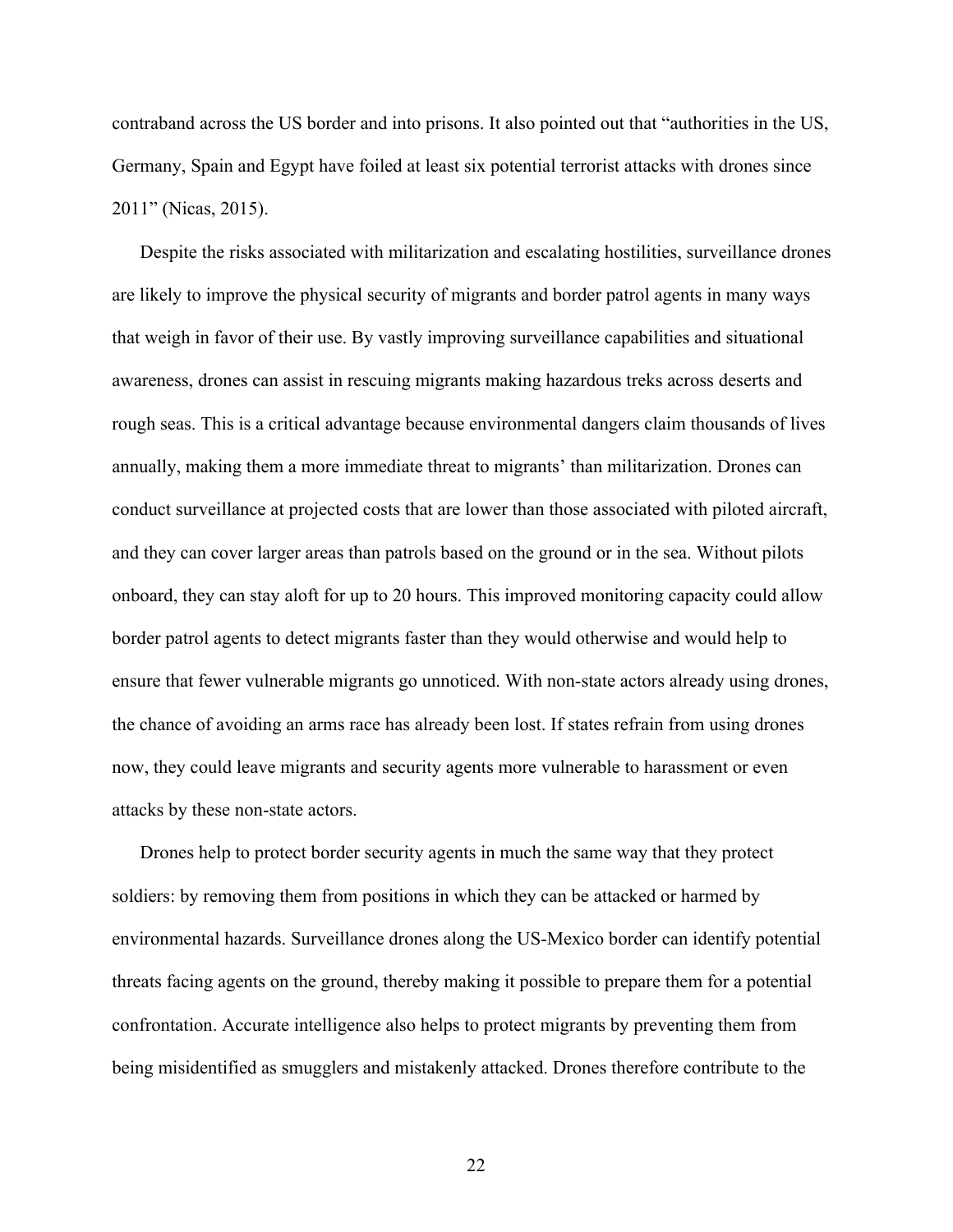militarization of border security, while also offering a way of protecting migrants and security agents at a time when unauthorized border crossings are becoming more dangerous.

#### **Surveillance and Accountability**

Drone surveillance degrades privacy while also facilitating transparency. Drones bring unprecedented powers for not only monitoring illegal border crossers but also anyone living near their patrol routes. However, surveillance can have advantages if it is used to strengthening oversight of state security forces and NGOs. Drone surveillance therefore reveals a similar set of inextricable costs and benefits as those associated with physical security. The lesson is again that drones offer ways of improving certain aspects of border security while at the same time producing new risks that must be guarded against.

The use of drones in border security raises serious concerns about privacy. When drones fly over the US-Mexican border they are not only in a position to watch for illegal border crossings but can also covertly monitor American and Mexican citizens who have done nothing to warrant the attention. These people suffer a continual breach of fundamental privacy rights when they and their homes are monitored without cause (Milivojevic 2015; Jumbert 2016). NGOs likewise take on greater surveillance capacities through their use of drones, which both aggravates the invasion of privacy and introduces the possibility of improved third-party oversight over how the border is being guarded.

Threats to privacy could be drastically increased in the near future should more powerful cameras and sensors be mounted on drones. For example, the drones used by US CBP can carry ARGUS, the world's highest resolution (1.8 gigapixel) video surveillance system that can see objects only six inches wide and track every moving object within 36 square miles. Moreover,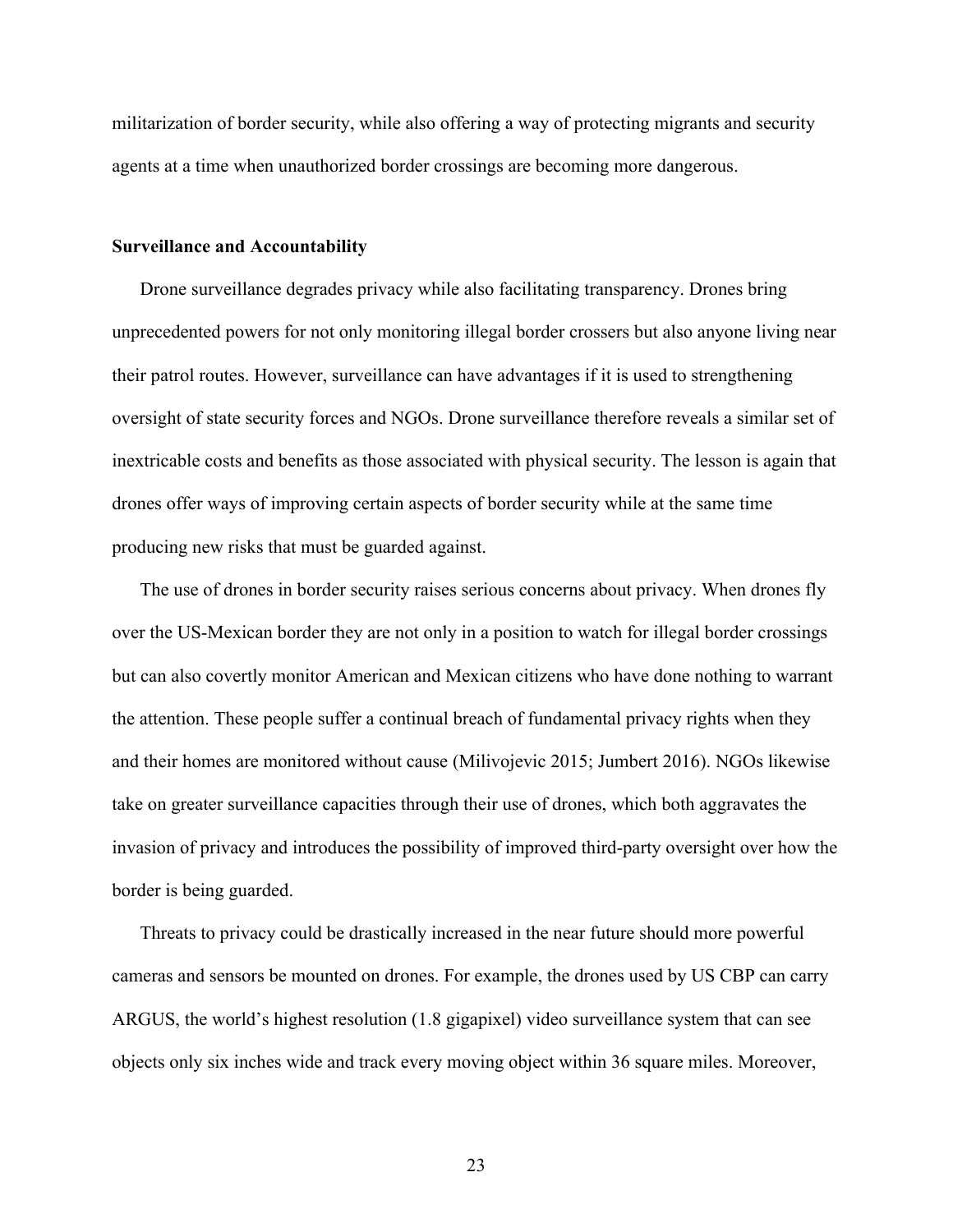$CBP's$  drones' technical specifications<sup>21</sup> require that its signals interception and direction-finding technology work from 30MHz to 3GHz in the radio spectrum. This includes GSM and CDMA frequencies used by mobile phones as well as many two-way radios (McCullagh, 2013), having the potential to expand the range of surveillance beyond public spaces visible from above to conversations and text messages. Given the importance of communications interception in countering terrorism and organized crime, it seems likely that these capacities will be used in the future (Aldrich, 2009).

Privacy is also a concern in and around the Mediterranean and Aegean Seas. Hundreds of thousands of merchant ships travel through those seas each year, without doing anything to warrant surveillance, and common migrant routes run near populated coastal areas in Malta, Spain, Italy, France, and Greece. Drones may also patrol over Europe's large land borders, which extend over 6,000 kilometers. The use of drones beyond state borders reflects a broader trend in transnational intelligence collection, with states attempting to protect themselves through the extension of surveillance capacities (Aldrich, 2009).

Breaches of privacy rights could be excused on utilitarian grounds; the patrols may ultimately protect more people than those who suffer infringements on their privacy rights. One might also argue that privacy rights do not exist along borders. This defense of surveillance could have some credibility for the narrow tracts of land along the border, but would not excuse surveillance of adjacent areas that will also be observed or to areas that are subject to surveillance by agencies that borrow drones. The US CPB drones are routinely used by other agencies and are being loaned out with greater frequency, from 30 times in 2010 to 250 times in

<sup>&</sup>lt;sup>21</sup> "Performance Specification for the Customs and Border Protection Unmanned Aircraft System (UAS), Version 2.4, March 10, 2010 at: https://epic.org/privacy/drones/EPIC-2010-Performance-Specs-1.pdf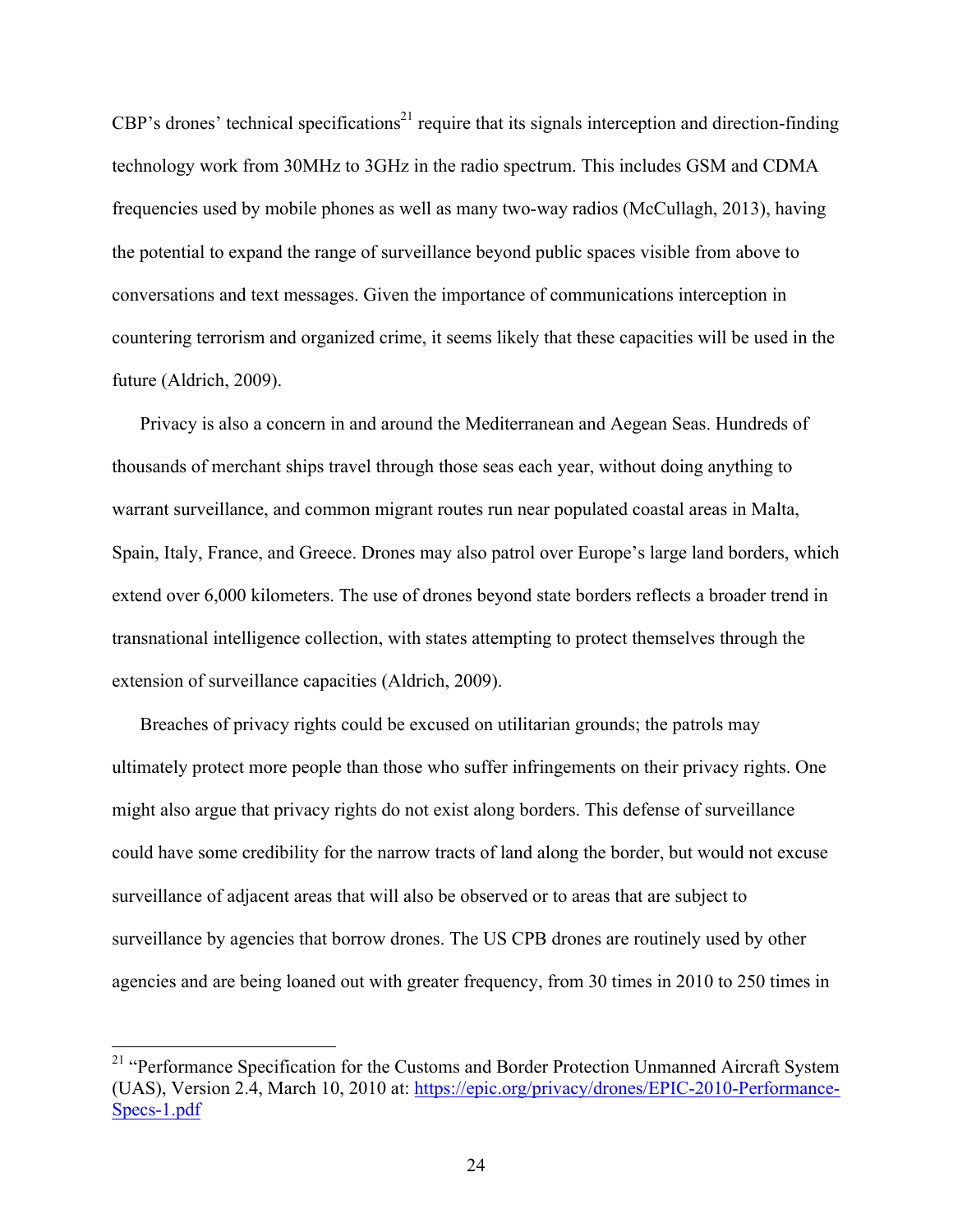2012 (Sengupta 2013), suggesting that border security drones may also pose a serious threat to domestic privacy more generally.

The likelihood of surveillance infringing on privacy rights increases as more UAVs enter service, agencies form collaborative links that facilitate technology and information sharing, and NGOs conduct their own monitoring. Europe seems to be at less risk from the expansion in drone surveillance than the US, and may be protected from it by state boundaries that would inhibit the intrusion of one EU member state's drones in another member state. However, the introduction of drones in border regions does raise the risk of drones being redirected into domestic airspace. Because the control of a drone can be shifted from one facility to another, even when a UAV is in flight, drones could be fairly easily loaned to states on a temporary basis, much as they are loaned between American law enforcement agencies.

Drones' surveillance capacities aggravate the problem of border militarization. Gregory (2011) argues that the mediated vision drones provide privileges a "hunter-killer" perspective that makes it easier to launch attacks against people on the ground. Wall and Monahan (2011) support this with their contention that drones introduce "actuarial surveillance" that is premised on detecting enemies and calculating risks, but while lacking the kind of contextual knowledge that is essential for knowing who is being targeted or feeling responsibility for the effects of violence. Similarly, Jumbert (2016, 98) argues that drones are incapable of doing the delicate work of sorting through migrants who have a right to enter a country from those who do not because their position high above the ground divorces them from contextual information and forecloses the possibility of engaging with migrants directly. However, this argument overstates the problem, since border control officials would still be present to screen entrants and drones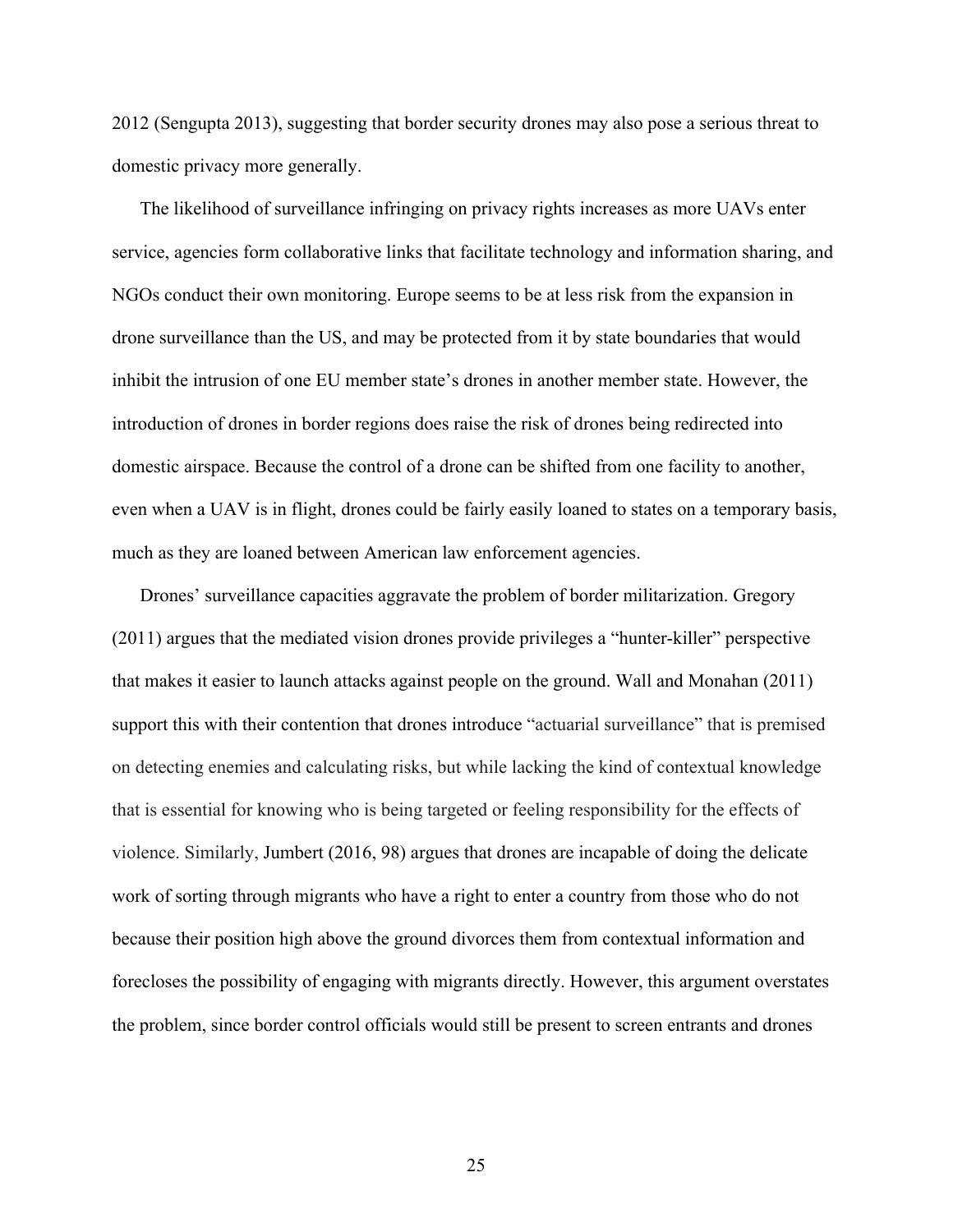would be restricted to patrolling routes across deserts and rough seas that are exclusively taken by illegal border crossers.

These concerns are foreseeable costs of relying on drones to provide border security, yet increased surveillance is not uniformly undesirable. Surveillance becomes objectionable when it creates asymmetric power relations. One entity may assert its control over another by subjecting it to surveillance, or even the threat of surveillance. Nevertheless, the power relations created by surveillance practices are not unidirectional, especially with such a diverse range of actors involved in monitoring the border. Along with the breach of privacy and overreach of government power, drones offer an increased capacity to monitor government agencies and civil society actors who may abuse their authority.

Commentators who support the use of drones in international conflicts have formulated plans for using drones to promote accountability within the militaries that use them by providing videos that would facilitate the independent examination of soldiers' conduct (Arkin 2009), and the same proposals can be extended into domestic contexts. Drones could monitor and reduce excessive use of force by border patrol agents, especially in incidents when lethal force is used against low-level threats. For example, in 2010 a CPB agent shot and killed a teenager for throwing rocks at him from the Mexican side of the border (Associated Press, 2015). Had drones been in position to monitor the incident, they could have provided valuable evidence when this case was taken to court. Ideally, drone pilots would be separated to some extent from other border patrol agents whose activities they would be monitoring to overcome the biases that interfere with internal norm enforcement. Mechanisms of reviewing videos would also need to be established in the interest of protecting migrants' welfare. If these procedures are not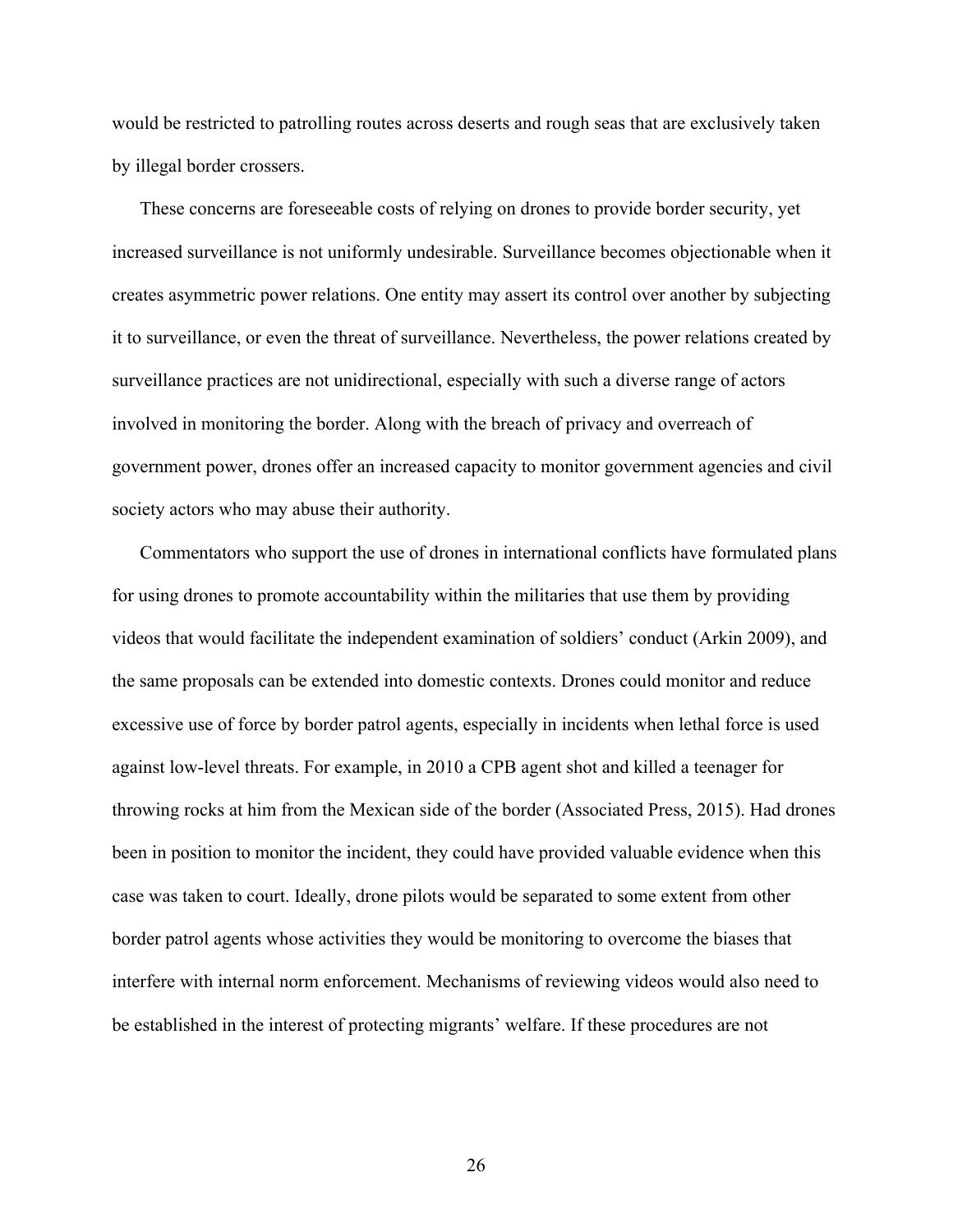established, then drones operated by NGOs would become especially valuable, as they could provide a more neutral perspective on incidents without the risk of being covered up by the CPB.

Government surveillance of domestic areas and citizens also has some advantages when NGOs conduct their own border operations. The American Civil Liberties Union (ACLU) and the Anti-Defamation League (ADL) have been involved in monitoring vigilante border patrol organizations in the US, with the goal of protecting border crossers. Their efforts could be facilitated by collecting surveillance footage and making it publicly available when there are grounds for thinking that migrants may have been abused. Of course, it will be essential for effective regulations to be in place. Migrants in Europe have likewise been attacked by government security forces and anti-immigration groups. Videos of these incidents have already played a vital role in calling attention to this abuse (BBC 2016), but ground-based cameras have a limited range and are vulnerable to seizure. Drone surveillance holds the promise of introducing a far more comprehensive viewpoint without the same risks of interference.

Surveillance could help to protect border guards as well. Videos of attacks on border guards could be used to track down those who escape capture. There have been instances in which border guards have killed people who appeared to be threatening and have been unable to provide clear evidence that force was warranted. Border guards may be vindicated when they injure or kill attackers and have video evidence to prove that their use of force was justified.

Drones can also monitor the interdiction of migrant boats as they cross the Mediterranean and Aegean Seas – a task that is particularly important because the many different countries and private organizations involved in this work makes it critical to ensure that norms of fair treatment are consistently followed. Moreover, using drone surveillance in this capacity could alleviate the collective action problem created by European states selectively intercepting or avoiding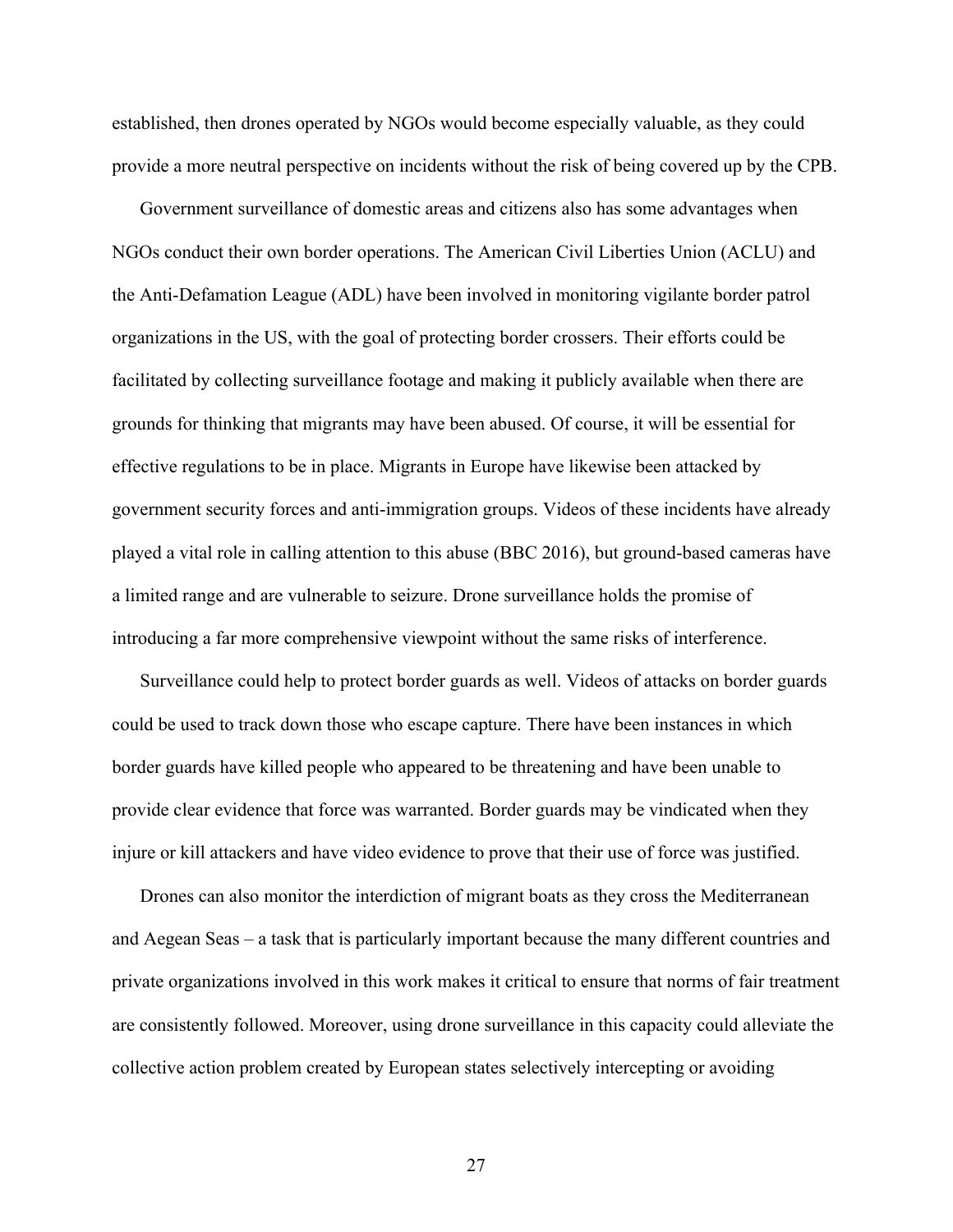migrants to minimize costs to themselves. Drones would be able to provide fairly clear and unbiased information about when migrant boats are intercepted and whether any patrols appear to deliberately avoid them.

## **The Visibility of Border Security**

State sovereignty is embodied along international borders, but its visibility varies depending on the means of border security employed and can be dramatically changed by drones. Most land borders between states are made visible by clear cuts of trees and other vegetation and by physical boundary markers patrolled by uniformed, armed officers. Some boundaries are "fortified" with fencing comprised of vehicle and pedestrian barriers that impede unauthorized crossings (Hassner and Wittenberg 2015). Militarized borders are guarded by armed soldiers with the mission of deterring conventional military incursions and marked by tank traps, barbed wire fences, perimeter security technologies and, in a few cases, mine fields. Variation in the visibility of borders ranges from the militarized border between North and South Korea on the one extreme to the other extreme of the US-Canadian border in farmed areas of the Great Plains where the border is only made visible by boundary monuments of several feet high placed a few miles apart. Between these two extremes are "fortified" borders with fencing set back behind the boundary monuments. By introducing machines associated with war, Predator B deployments militarize borders and, to the extent that images of drones flying along borders are made public, provide visible manifestations of border militarization. At the same time, however, drones can supersede the physical manifestations of border security like fencing and deployment of personnel and their vehicles. This is especially significant at a time when populist leaders like Donald Trump practice the symbolic politics of border control to win elections. The use of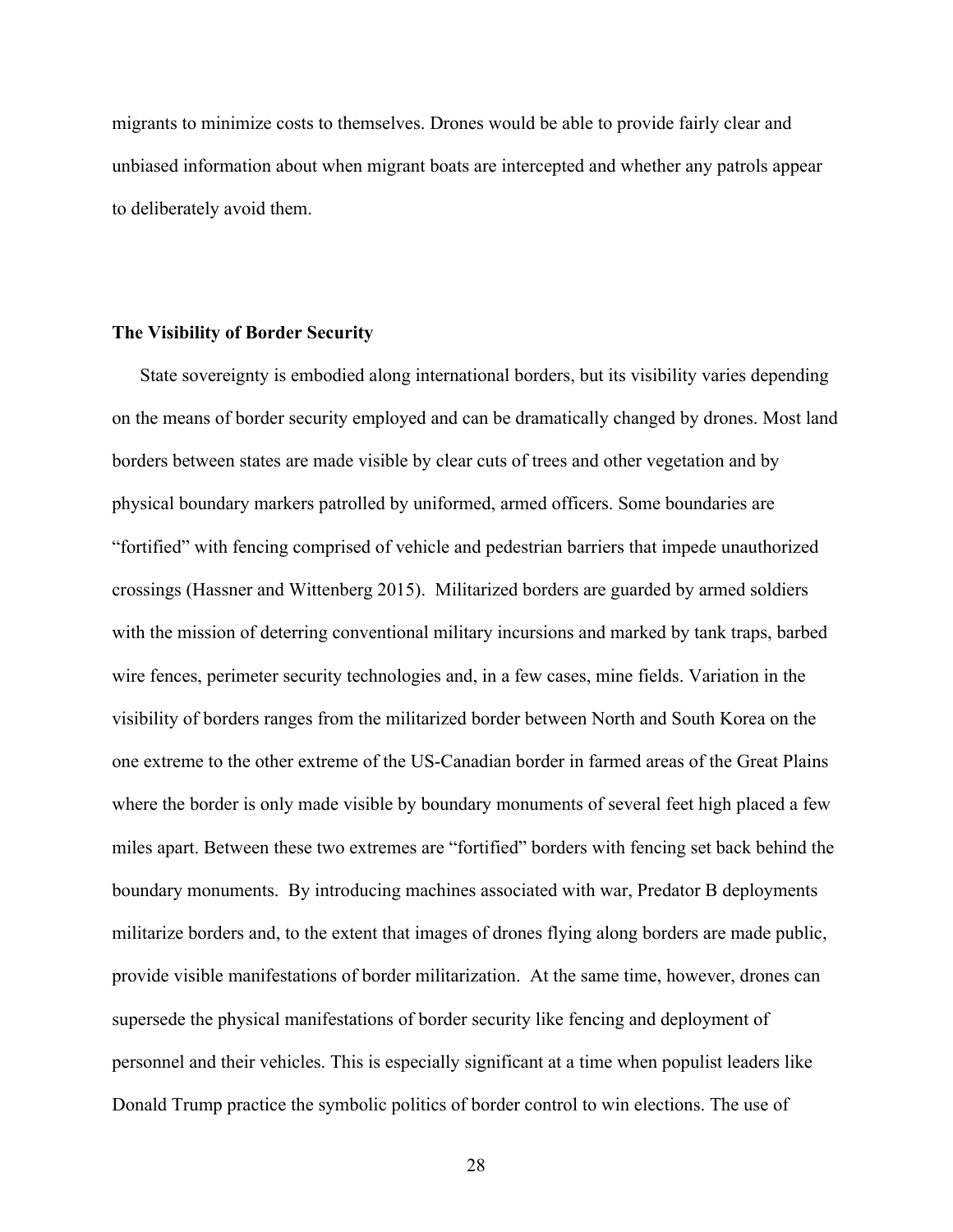drones along borders is therefore a paradoxical process that may make borders seem more militarized while also rendering more visible physical structures practically obsolete.

Given that it is often important to politicians to demonstrate to voters that they are "doing something" to control immigration (Hollifield, Martin and Orrenius 2014), the degree to which border controls are "visible" is politically salient. Many politicians fixate on the people who illegally cross borders between official crossing points rather than those who enter legally but overstay their visas largely because actions to stop illegal border crossings, like building a fence, are highly visible and make for wonderful "symbolic politics (see, e.g. Sears, et. al. 1980)," which has long shaped border control policymaking.<sup>22</sup> Physical border fences are the quintessential visualization of border security and the roughly 700 miles of the US Southwest border along which pedestrian and vehicle barriers have been built have long provided the prime example of a fortified boundary. EU member states collectively, however, now have even more fencing along their borders than does the United States (see Economist 2016). Visual signs of security are likewise pervasive in the Mediterranean and Aegean Seas as military ships and helicopters, now coordinated by NATO, participate in the search for smugglers' boats. Although the patrols are removed from the everyday experience of most Europeans, they are continually shown on the news, thereby presenting an image of Europe's borders being secured by state military forces.

The appearance of borders is important because of the role borders play in demarcating groups and sustaining identities that are based on distinctions between insiders and outsiders. Morley and Robins (1995) argue that representations of Europe's borders help to construct a

<sup>&</sup>lt;sup>22</sup> See Peter Andreas, "The Escalation of U.S. Immigration Control in the Post-NAFTA Era," Political Science Quarterly, Vol. 113, No. 4 (Winter 1998-99), 591-615 and Peter Andreas, Border Games: Policing the U.S.-Mexico Divide (Ithaca NY: Cornell University Press, 2000).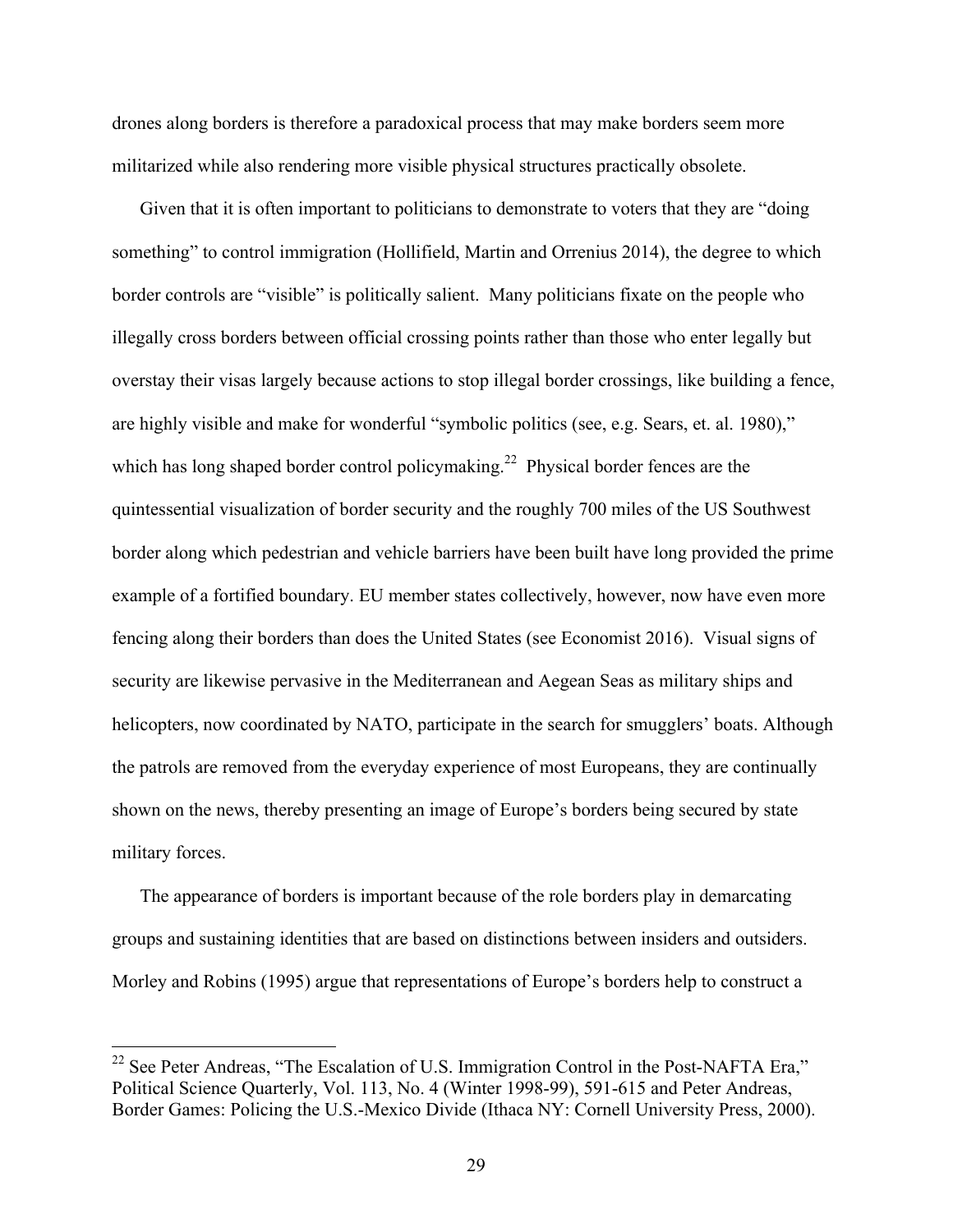collective European identity. Suliman (2016, 13) points out that borders are often assumed to "accentuate and delimit the inherent features of political territories and territorial polities." Doty (1996, 241) links migration control to British identity and points out that "while immigration control is not necessarily an essential element of a state's sovereignty, the issue of the states' ability to control their borders . . . frequently gets linked up with the issue of sovereignty." Identities and conceptions of state sovereignty are maintained with the help of physical barriers that separate Europe from the rest of the world and the security forces that protect those barriers (Andreas and Snyder 2000).

New technologies increase the border control capabilities of existing ranks of border guards but often in ways that can replace the need for physical inspections at ports of entry or physical barriers along borders. After September 11, 2001, the Bush administration endeavored to use more technology for screening passengers and cargo to create a "smart border,"<sup>23</sup> and "push" borders out" beyond US territorial boundaries by requiring airlines submit passenger manifests and passenger name record data in advance of departure to the United States, thereby establishing what some US border security officials called "virtual borders (DHS 2003)." The 2006 Secure Fence Act not only mandated construction of physical infrastructure but also required "systematic surveillance" with a "virtual fence" comprised of "technology, such as unmanned aerial vehicles, ground-based sensors, satellites, radar coverage, and cameras."<sup>24</sup> That year a Boeing led team of contractors won the contract to build sensor and radar arrays mounted on 1,800 towers built along the entire Southwest border but only 53 miles of the virtual fence was built at the cost of over \$1 billion before the project was cancelled.

<sup>&</sup>lt;sup>23</sup> The White House, "Fact Sheet: Border Security," January 25, 2002 (accessed January 27, 2005), http://georgewbush-whitehouse.archives.gov/news/releases/2002/01/20020125.html.

<sup>&</sup>lt;sup>24</sup> Secure Fence Act of 2006. Sect. 2.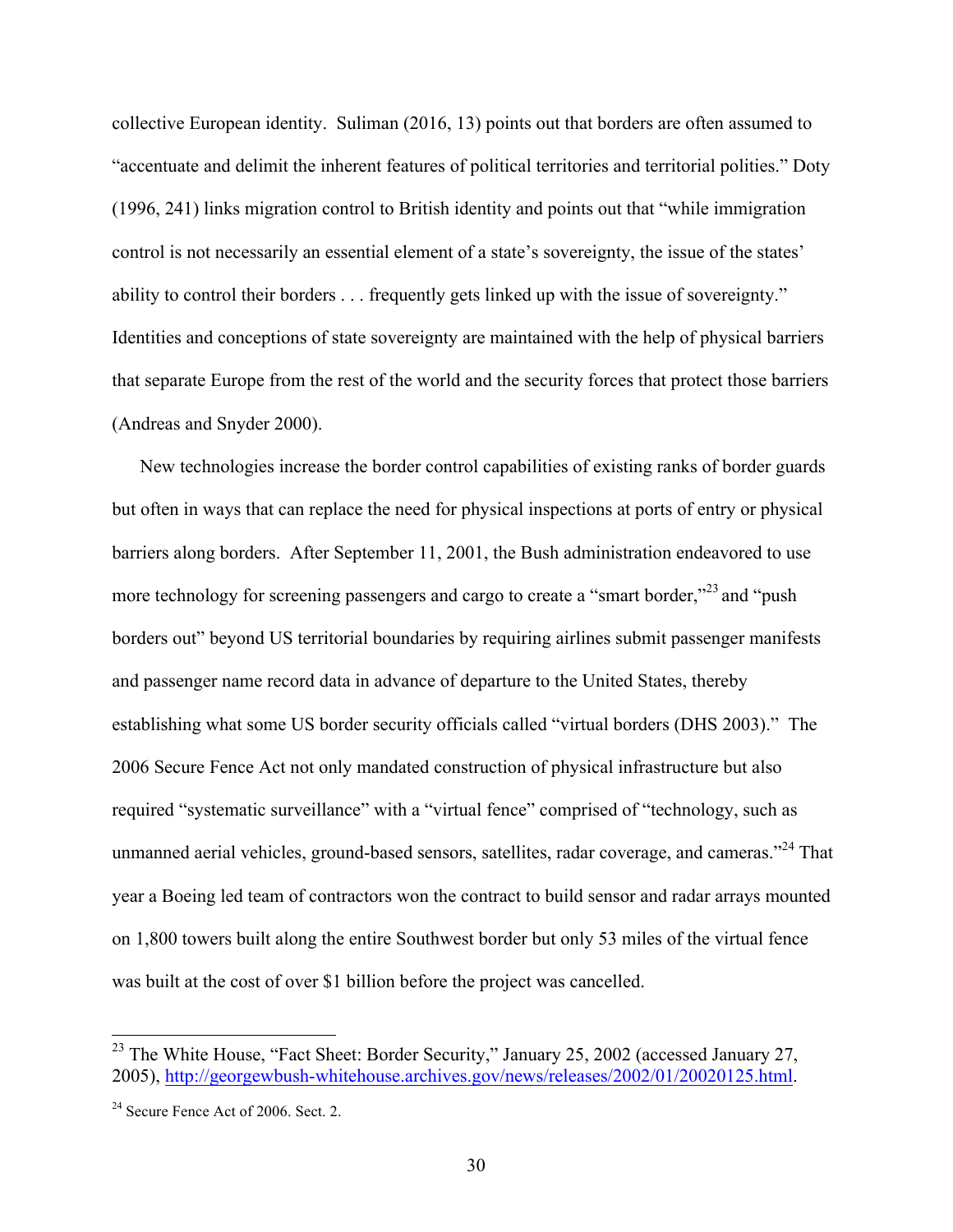EU member states have been slower to deploy border control technologies than the US, but by 2008 the European Commission proposed a "Border Package," comprised of a Registered Traveller Programme to allow certain groups of frequent travelers from third countries to enter the EU using simplified border checks and an Entry/Exit System to record the time and place of entry and exit of third country nationals travelling to the EU. In 2008 the European Commission also initiated the European border surveillance system (EUROSUR) intended to help EU member states detect cross-border movements, provide a common technical framework for improved operational communication and cooperation as well as foster the use of cutting-edge technologies for border surveillance.<sup>25</sup> EUROSUR was approved by the European Council and European Parliament in 2013 and gradually became operational after December 2013. After years of inaction, the European Commission reintroduced proposals for these two programs in the "smart border package" of February 2013,  $^{26}$  which were then piloted in 2015 and await legislative action. These "smart borders" and "virtual borders" rely more heavily on new technologies than on physical structures, such as fences. However, one of the most significant barriers to creating virtual borders is the continued necessity of having a physical infrastructure and staffing, particularly at official crossing points.

Although drones cannot overcome the need for physical infrastructure, they may alleviate it more than other technologies, thereby making it possible for border security to become less visible. They may not only obviate some of the more traditional instruments of border security, such as fences and patrolling vehicles, but even some of the less visible security devices, such as motion sensors and video cameras, that were integral to virtual fence designs. Moreover, drones

<sup>&</sup>lt;sup>25</sup> Communication of 13 February 2008 from the Commission to the European Parliament, the Council, the European Economic and Social Committee and the Committee of the Regions: Examining the creation of a European border surveillance system (EUROSUR) [COM(2008) 68 final.<br><sup>26</sup> "Smart borders': enhancing mobility and security," European Commission Press Release, Brussels, 28 February

<sup>2013</sup> http://europa.eu/rapid/press-release\_IP-13-162\_en.htm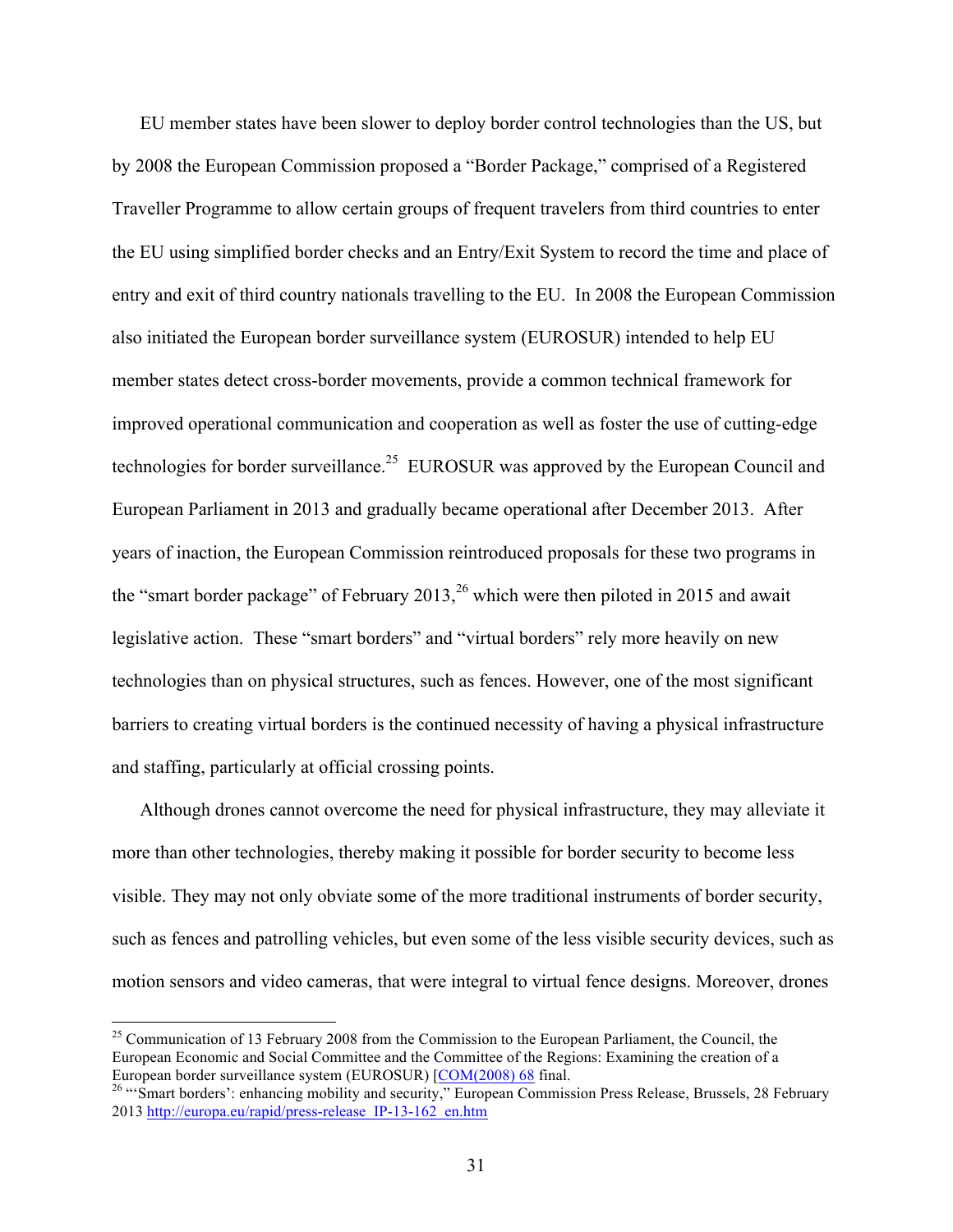advance one of the central goals of the smart border and virtual border initiatives: extending security beyond the border to monitor and even intercept people before they can attempt to cross illegally. Drones make this easier than ever before by providing the means of extending border security in ways that are largely invisible to those being watched as well as to domestic constituencies.

The less visible manner that drones increase border security has political implications that can go two ways. For example, Democratic Senators Barack Obama, Joe Biden and Hillary Clinton (among others) could more easily vote in 2006 to increase border security with the Secure Fence Act because most of the border fencing authorized would be virtual, comprised of sensors, cameras and UAVs, and less likely to draw negative attention from the press and liberal constituents than very visible steel fencing topped with barbed wire. The 2013 comprehensive immigration reform bill that passed the US Senate placed even greater emphasis on UAVs as it included billions of dollars for border security equipment funding primarily to "deploy additional mobile, video, and agent-portable surveillance systems, … operate unarmed unmanned aerial vehicles along the Southern border for 24 hours per day and for 7 days per week, …acquire new rotorcraft and make upgrades to the existing helicopter fleet."<sup>27</sup> Had the 2013 comprehensive immigration legislation been enacted, CBP may now be using a combination of UAVs, radar and high-resolution video to detect illegal border crossers and deploying helicopter-borne Border Patrol agents to catch them. The invisibility of the virtual fence is beside the point for Donald Trump in that it is precisely imagery of a "big, fat, beautiful wall" that proved politically useful in appealing to Republican primary voters. Although Presidential candidate Donald Trump once expressed his desire to expand drone use to a small local newspaper (Weiner 2016), every campaign speech included the chant "build the wall." Trump's preference for very visible walls

<sup>&</sup>lt;sup>27</sup> Border Security, Economic Opportunity, and Immigration Modernization Act, S. 744, Sect. 1106.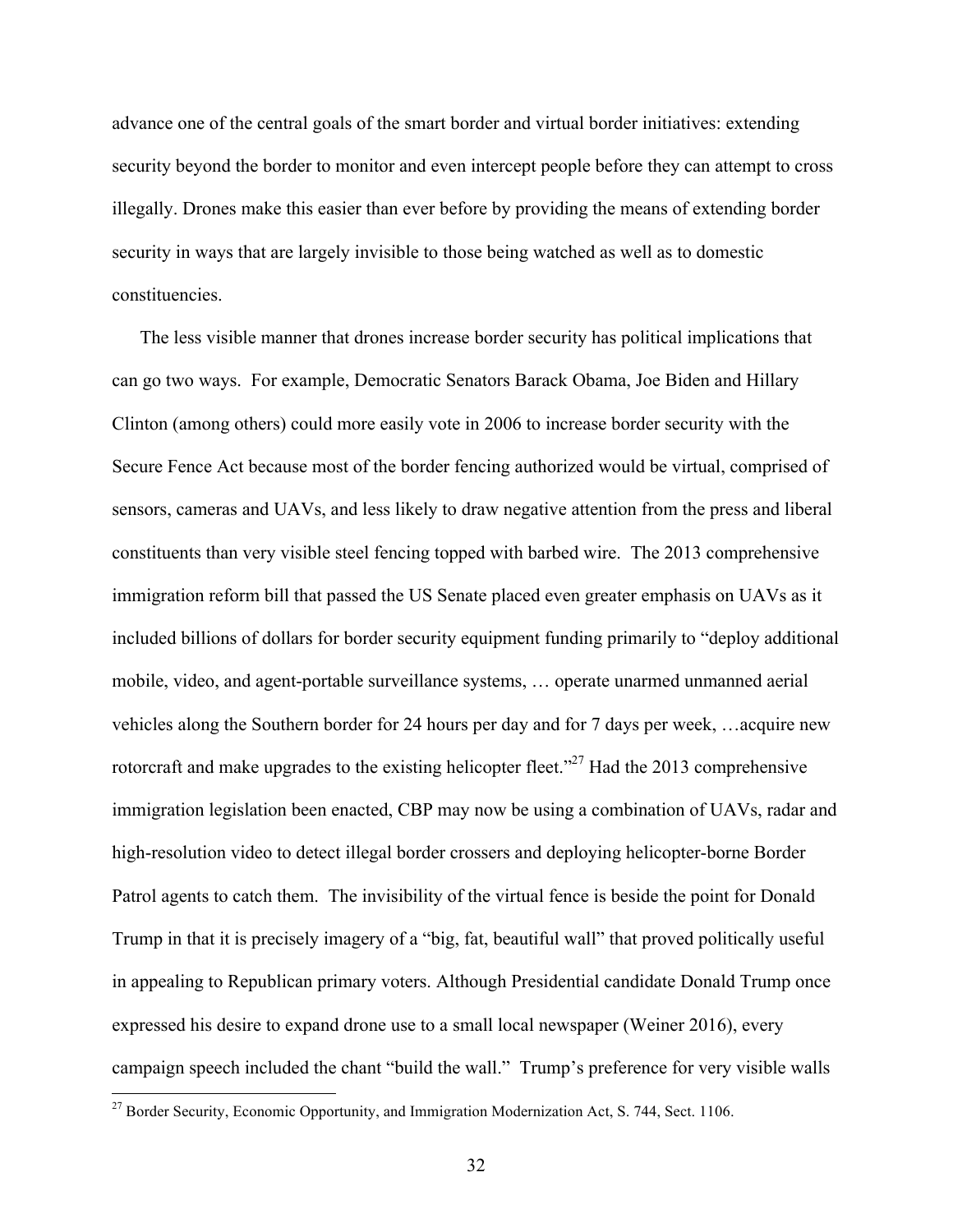over virtual fences is reflected in his administration's first budget plan, which sought to redirect funding from across the Department of Homeland Security to begin building the wall (while not increasing funding for drones or surveillance technologies).<sup>28</sup> In contrast, legislation passed by Congress to fund the government until the end of the 2017 Fiscal Year had no funding for border wall construction but provided increased funding to DHS for "the purchase, maintenance, or operation of marine vessels, aircraft, and unmanned aerial systems."<sup>29</sup>

Although drone deployment may serve as an alternative to very visible fences and walls, the presence of drones along borders may make borderlands more visibly threatening places, especially when these spaces are represented on the news or in popular media. The literature on drones suggests that they are visually upsetting machines. They provide their pilots, as well as audiences who watch drone footage on news reports, with a strange perspective that is simultaneously detached and intensely focused. Some critics have even argued that this form of visibility may prime drone operators to carry out indiscriminate attacks (Enemark 2013, Gurcan 2013). However, as the number of small drones used by hobbyists for photography and videography skyrockets, drones may evoke less threatening imagery, especially if the border control authorities switch from using military surplus drones to smaller drones more similar in appearance to those found in the commercial market.

Drones may also attract attention in positive ways, increasing the visibility of borders to citizens and civil society actors who are concerned with migrants' security. The use of drones along the US-Mexico border and along Europe's borders has attracted a great deal of media attention and fueled debates over the most effective border security strategies. Moreover, media organizations have taken advantage of the European embrace of commercial drones to use

<sup>&</sup>lt;sup>28</sup> America First: A Budget Blueprint to Make America Great Again, pp. 23-4.<br><sup>29</sup> Consolidated Appropriations Act of 2017, H.R. 244, p. 272.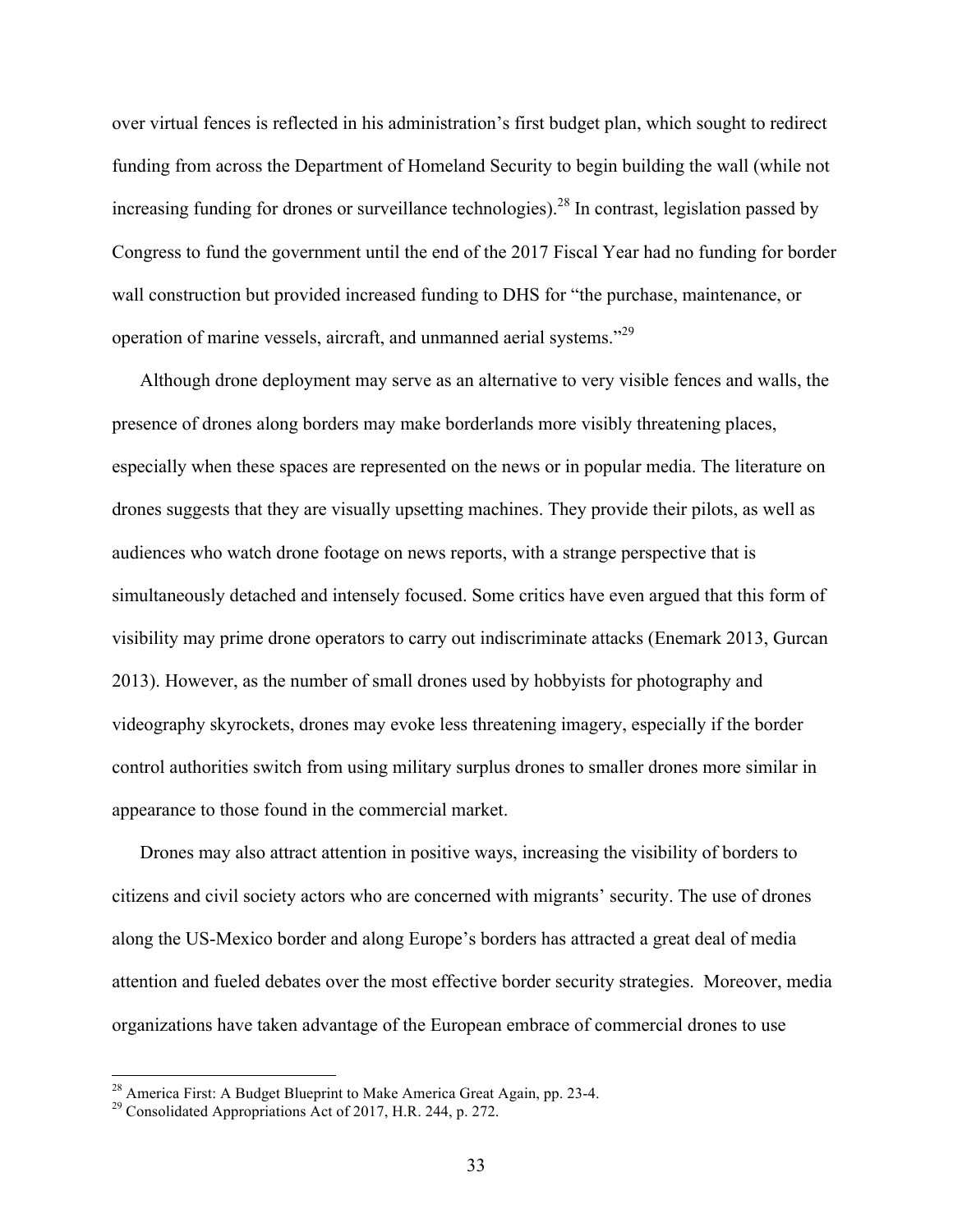drones to capture video showing large numbers of asylum seekers crossing borders (Hannah, 2015).

The dualities of visibility are evident from the contrasting ways civil society actors have used drones to call attention to border security issues. The American Border Patrol NGO started its drone program in an effort to more effectively prevent people from crossing the border illegally, while Migrant Offshore Aid Station has used drones to rescue migrants who could be killed as they attempt to cross the Mediterranean. Both organizations are interested in increasing the visibility of border security issues, as well as the visibility of drones themselves, yet they have done this in ways that mobilize drone technology for much different ends.

## **Conclusion**

The disadvantages and advantages of drones cannot be easily disaggregated, as they are produced by many of the same technical characteristics. These are therefore best seen as overlapping consequences of using drones to secure borders, which must be treated collectively. Much like any other technology, drones can be used in many ways that can amplify human capabilities for good and evil. Drones demonstrate how military technologies are encroaching into non-military security operations. On the other hand, drones help save migrants' lives as they make dangerous journeys through deserts and across rough seas. Increasing surveillance capabilities made possible by drones erodes privacy and has the potential to increase government power over citizens and foreign nationals alike. At the same time, law enforcement officers, administrators and the contractors who work for them may also be surveilled using drones, increasing accountability to citizens. While some analysts have pointed to drone deployments as examples of border militarization and their deployments can be used politically to associate immigration with security, in the longer term, drones may reduce the visible signs of security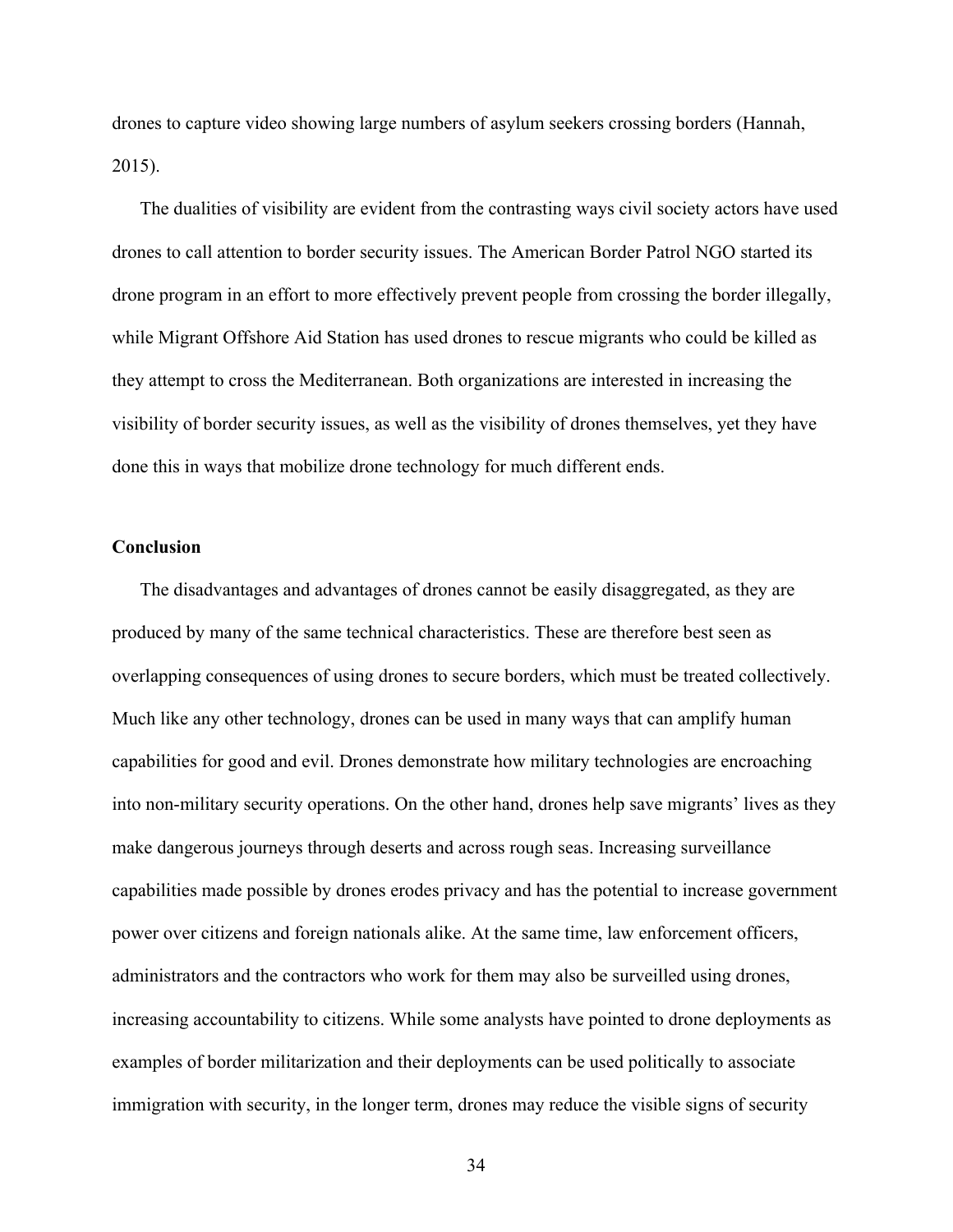while time also building a new invisible border security apparatus. Moreover, given that the CBPs nine predator drones are the only border security drones currently deployed by US and EU member state government while millions of consumer drones are being sold, NGOs, whether of the vigilante, humanitarian or criminal sort, may already be taking more border security surveillance video than governments. This holds several lessons for the future policy decisions relating to the use of drones for border security.

First, polarized opinions about drones, particularly with respect to their military applications, has driven a rush to judgment as to whether drones should be used for border security. The imagery of government officials patrolling domestic airspace with weaponized drones may shortcircuit consideration of surveillance drones being used for search and rescue and humanitarian missions. It behooves legislators to resist entreaties of military equipment manufacturers to purchase more drones for the sake of job creation and engage in vigorous open debates informed by unbiased research toward appropriate and robust regulatory frameworks.

Second, although the disadvantages associated with drones are embedded in the technology and cannot be sacrificed without losing drones' unique advantages, their use may be restrained with effective regulations. It is critical for these new technologies' uniqueness to be recognized and for them to be subject to special constraints that are aimed at preventing misuse. Policymakers have been slow to develop regulatory frameworks that can help to govern drone strikes internationally, but there is growing pressure to do so as these machines proliferate (Buchanan 2015). Any new regulations that are applied to military drones could provide a basis for developing effective regulations for border security drones. Third, it is critical to consider the interactions between state security forces and non-state actors when it comes to developing regulations for the use of drones in border security. As we have shown, states and non-state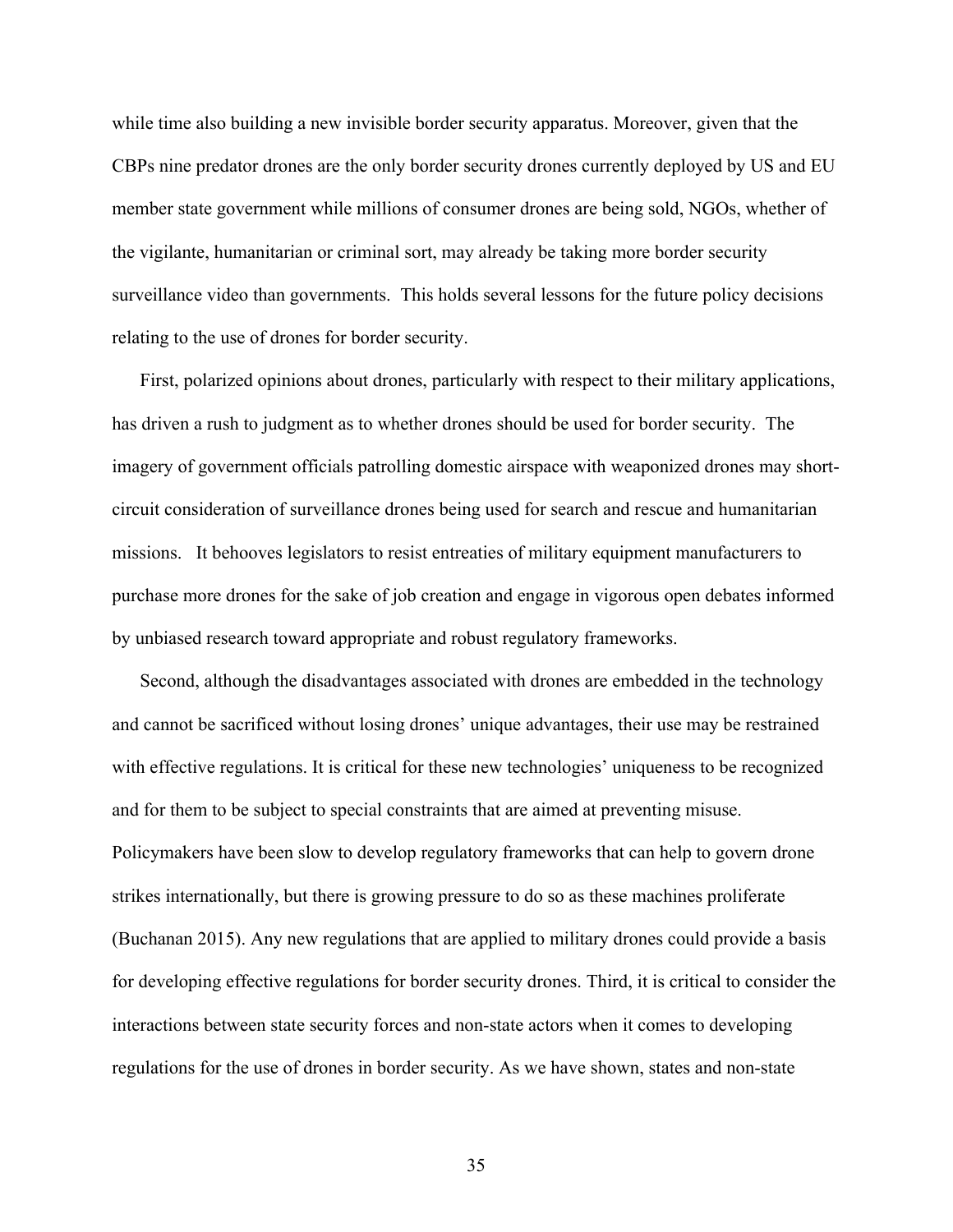actors exercise considerable influence on each other when it comes to developing new drones

and expanding the range of roles in which they are used. At times, states drive the advancement

of drone border security, with civil society actors resisting those efforts. And at other times, civil

society actors pressure states into employing drones by advocating for their use or even

demonstrating their efficacy. Regulations aimed at minimizing the risks associated with drones

must therefore be directed at establishing rules for states and non-state actors alike.

- Anderson, Ruben. 2014. Illegality, Inc: Clandestine Migration and the Business of Bordering Europe. Oakland, CA: University of California Press.
- Associated Press. 2015. "Family of boy killed by Border Patrol can't sue agent in U.S., court rules." LA Times April 25. http://www.latimes.com/nation/nationnow/la-na-nn-borderpatrol-shooting-20150425-story.html
- Aldrich, Richard J. 2009. "Beyond the Vigilant State: Globalisation and Intelligence," Review of International Studies 35(4): 889-902.
- Andreas, Peter and Timothy Snyder, eds. 2000. The Wall Around the West: State Borders and Immigration Controls in North America and Europe. Rowman and Littlefield.
- d'Appollonia, Ariane Chebel. 2012. Frontiers of Fear: Immigration and Insecurity in the United States and Europe. Ithaca, N.Y.: Cornell University Press.
- Arkin, Ronald C. 2009. Governing Lethal Behavior in Autonomous Robots. Boca Raton, FL: Taylor & Francis Group.
- BBC. 2016. Migrant crisis: Chios island camp in Greece attacked. *BBC News,* November 18**,** http://www.bbc.co.uk/news/world-europe-38025109.
- Benjamin, Medea 2012. Drone Warfare: Killing by Remote Control. New York: OR Books.
- Bertin, Francesca, Elena Fontanari. 2011. "Militarizing the Mediterranean: Enforcing Europe's Borders has Meant Abandoning Some of its Principles." https://ipjournal.dgap.org/en/ip-journal/regions/militarizing-mediterranean.
- Brian, Tara and Frank Laczko (eds). 2014. Fatal Journeys: Tracking Lives Lost during Migration Geneva: International Organization for Migration, pp. 69-70
- Buchanan, Allen, Robert O. Keohane. 2015. "Toward a Drone Accountability Regime." Ethics & International Affairs 29 (1).
- Buzan, Barry.1983. People, States & Fear: The National Security Problem in International Relations.
- CBP. 2016. "Border Patrol foils drone drug incursion into the U.S.," CBP Press Release, January 12.
- Ceyhan, A and A. Tsoukala. 2002. "The Securitization of Migration in Western Societies: Ambivalent Discourses and Policies," Alternatives, Vol. 27.
- Chow, Jack C. 2012. "Predators for Peace." Foreign Policy April 27:http://foreignpolicy.com/2012/04/27/predators-for-peace/..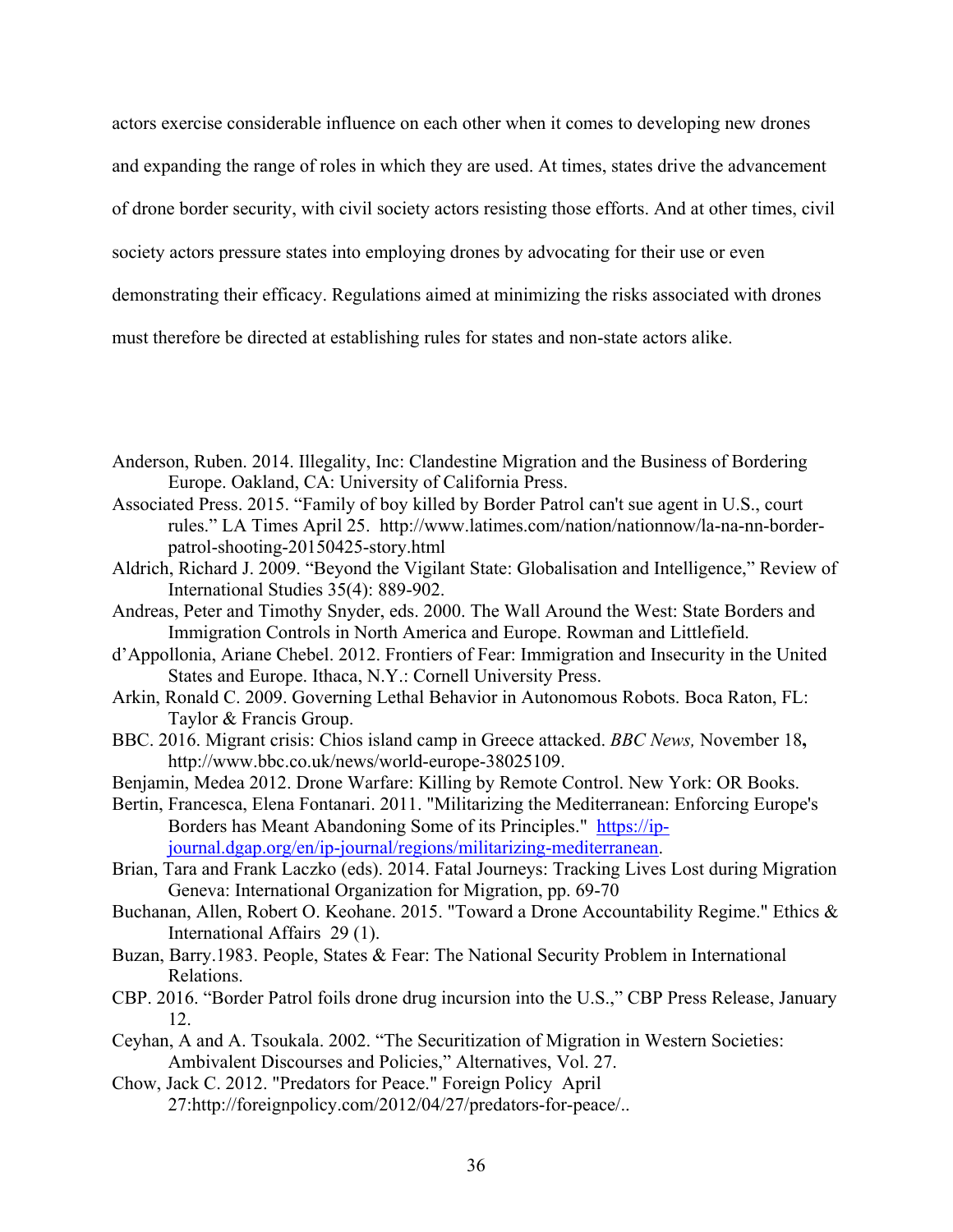Custers, Bart ed. 2016. The Future of Drone Use. Springer.

- DHS. 2003. US-VISIT Office, "Request for Proposals for US-VISIT Program Prime Contractor Acquisition," RFP HSSCHQ-04-R-0096, November 28.
- DHS. 2013. "Privacy Impact Assessment for the Aircraft Systems," Department of Homeland Security, DHS/CBP/PIA-018, September 9.
- DHS. 2014. "U.S. Customs and Border Protection's Unmanned Aircraft System Program Does Not Achieve Intended Results or Recognize All Costs of Operations " Office of the Inspector General, Department of Homeland Security, OIG-15-17. December 24.
- Doty, Roxanne Lynn. 1996. "Immigration and National Identity: Constructing the Nation." Review of International Studies 22(3): 235-255.
- Doty, Roxanne Lynn. 1999. "Immigration and the Politics of Security," Security Studies, Vol. 8 2/3: 71-93
- Dunn, David Hastings. 2013. "Drones: Disembodied Aerial Warfare and the Unarticulated Threat." International Affairs 89 (5):1237-1246.
- Emery, John R. 2016. "The Possibilities and Pitfalls of Humanitarian Drones." Ethics & International Affairs 30 (2):153-165.
- Enemark, Christian. 2013. Armed Drones and the Ethics of War: Military Virtue in a Post-Heroic Age. New York: Routledge.

European Commission. 2015. "A European Border and Coast Guard to protect Europe's External Borders," Press release, Strasbourg, 15 December**.**

- 
- Fleming, Matthew H., Samuel J. Brannen, Andrew G. Mosher, Bryan Altmire, Andrew Metrick, Meredith Boyle, Richard Say. 2015. Unmanned Systems in Homeland Security, Homeland Security Studies and Analysis Institute, January.
- Franceschi-Bicchierai, Lorenzo. 2012. 'EU wants drones to spot illegal migrants crossing the Mediterranean,' July 27. http://www.wired.co.uk/news/archive/2012-07/27/europeimmigrant-drones
- FSD. n.d. The Swiss Foundation for Mine Action (FSD) Drones in Humanitarian Action: A Guide to the Use of Airborne Systems in Humanitarian Crises http://drones.fsd.ch/wpcontent/uploads/2016/11/Drones-in-Humanitarian-Action.pdf
- GAO 2017. Border Security: Additional Actions Needed to Strengthen Collection of Unmanned Aerial Systems and Aerostats Data Government Accountability Office. GAO-17-152. Feb 16, 2017.
- Gartner Research 2017. "Gartner Says Almost 3 Million Personal and Commercial Drones Will Be Shipped in 2017." Press Release. February 9, 2017.
- Gregory, Derek. 2011. "From a View to a Kill: Drones and Late Modern War." Theory, Culture, & Society 28 (7-8):188-215.
- Gomora, Doris. 2014. "Fabrican Narcos sus Propios Drones, alerta la DEA, El Universal, July 9.
- Guerrini, Federico. 2015. "Death By Water In Lampedusa: Trying To Ease The Toll With Patrolling Drones." Forbes (April 19).
- Gurcan, Metin 2013. "Drone Warfare and Contemporary Strategy Making: Does the Tail Wag the Dog?" Dynamics of Asymmetric Conflict: Pathways Toward Terrorism and Genocide 6 (1-3):153-167.
- Haddal, Chad C. and Jeremiah Gertler. 2010. "Homeland Security: Unmanned Aerial Vehicles and Border Surveillance," CRS Report for Congress, Congressional Research Service, July 8.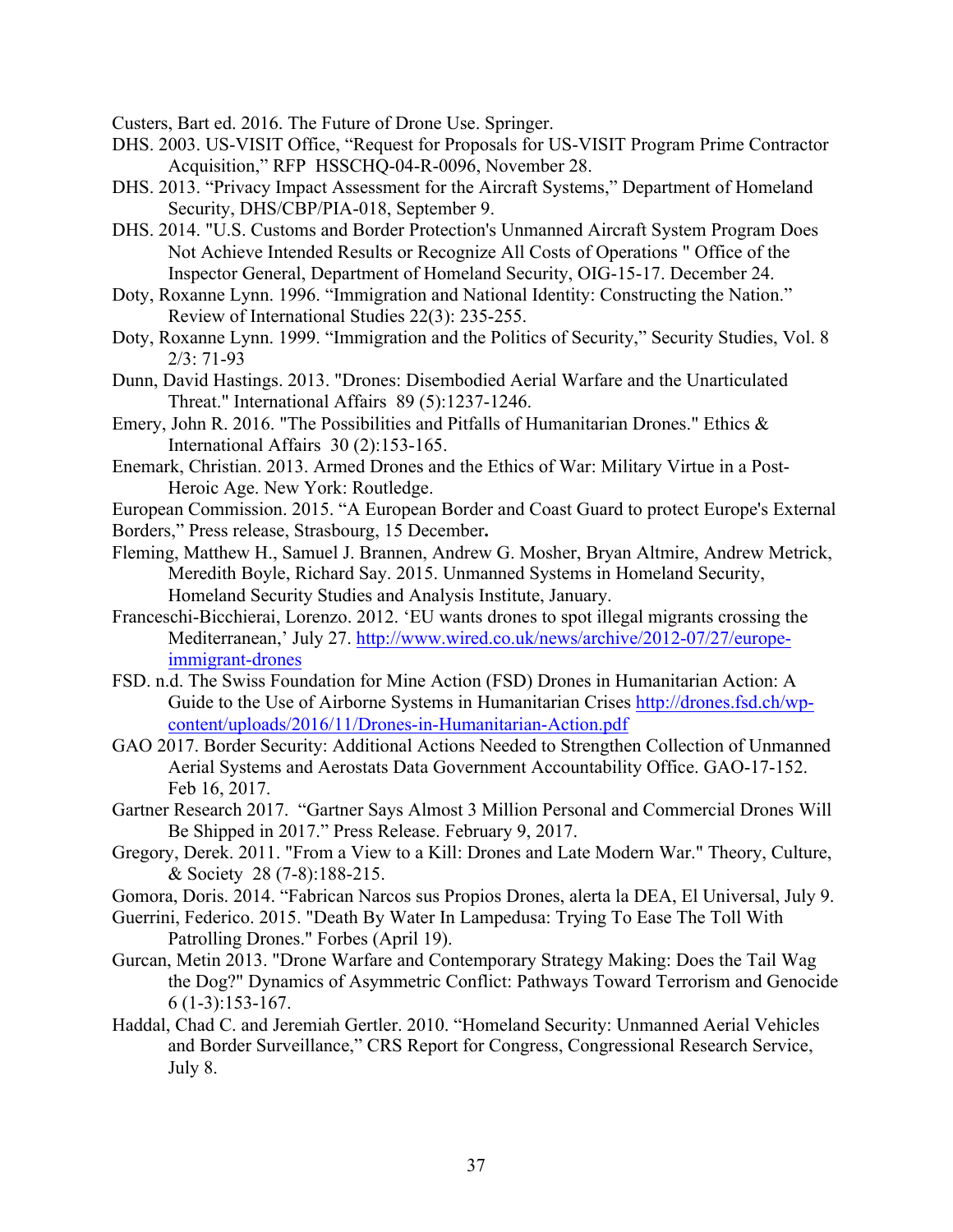- Hayes, Ben, Mathias Vermeulen. 2012. Borderline: The EU's New Border Surveillance Initiatives. Berlin: Die grüne politische Stiftung.
- Hollifield, James, Philip Martin, Pia Orrenius eds. 2014. Controlling Immigration: A Global Perspective. 3rd Edition. Stanford University Press, 2014.
- Huysmans, Jef. 2000. "The European Union and the Securitization of Migration," Journal of Common Market Studies, Vol. 38 5, pp.751-77
- IOM. 2014. "Fatal Journeys: Tracking Lives Lost during Migration" International Organization for Migration.
- IOM. 2015. "Mixed Migration Flows in the Mediterranean and Beyond: Compilation of Available Data and Information, 2015" International Organization for Migration at: http://doe.iom.int/docs/Flows%20Compilation%202015%20Overview.pdf
- Jumbert, Maria Gabrielsen. 2016. "Creating the EU Drone: Control, Sorting and Search and Rescue at Sea," in Sandvik, Kristin Bergtora; & Maria Gabrielsen Jumbert, eds, *The Good Drone*, London: Routledge, 89–108.
- Kaag, John, Sarah Kreps. 2014. Drone Warfare. Malden, MA: Polity Press.
- Kington, Tom. 2014. 'Italian Reaper Drones To Be Used for Crowd Monitoring' December 17. http://www.defensenews.com/story/defense/international/europe/2014/12/17/italianreaper-drones-to-be-used-for-crowd-monitoring/20528495/.
- Kreps, Sarah. 2014. "Flying under the radar: A study of public attitudes towards unmanned aerial vehicles." Research & Politics http://rap.sagepub.com/content/1/1/2053168014536533.
- Leonard, Sarah. 2010. "EU border security and migration into the European Union: FRONTEX and securitisation through practices," European Security, 19.
- Marin, Luise. 2016. "The Humanitarian Drone and the Borders: Unveiling the Rationales Underlying the Deployment of Drones in Border Surveillance," in Bart Custers, ed. The Future of Drone Use. Springer, pp. 115-132.
- Meier, Patrick. 2015. Digital Humanitarians: How Big Data Is Changing the Face of Humanitarian Response. New York: CRC Press.
- Milivojevic, Sanja. 2015. "Re-bordering the Peripheral Global North and Global South: Game of Drones, Immobilising Mobile Bodies and Decentring Perspectives on Drones in Border Policing" in Aleš Završnik (ed) *Drones and Unmanned Aerial Systems: Legal and Social Implications for Security and Surveillance*, Springer, 83-100.
- Morgan, Mark 2016. Testimony of U.S. Border Patrol Chief Mark Morgan, House Committee on Homeland Security, Subcommittee on Border and Maritime Security hearing, September 13, 2016.
- Morley, David and Devin Robins. 1995. Spaces of Identity: Global Media, Electronic Landscapes, and Cultural Boundaries. New York: Routledge.
- Murray, Patrick. 2013. "National: U.S. Supports Unarmed Domestic Drone Use," Monmouth University Poll, August 15.
- Nicas, Jack. 2015. Criminals, Terrorists Find Uses for Drones, Wall Street Journal, January 29.
- Pew Research Center. 2014. 'Global Indicators Database,'

http://www.pewglobal.org/database/indicator/52/survey/15/

Rettman, Andrew. 2013. 'Seven EU states create military drone 'club'.' November 20. https://euobserver.com/defence/122167

Roberts, Bryan, Gordon Hanson, Derekh Cornwell, and Scott Borger. 2010. "An Analysis of Migrant Smuggling Costs along the Southwest Border," Working Paper, DHS Office of Immigration Statistics, November.